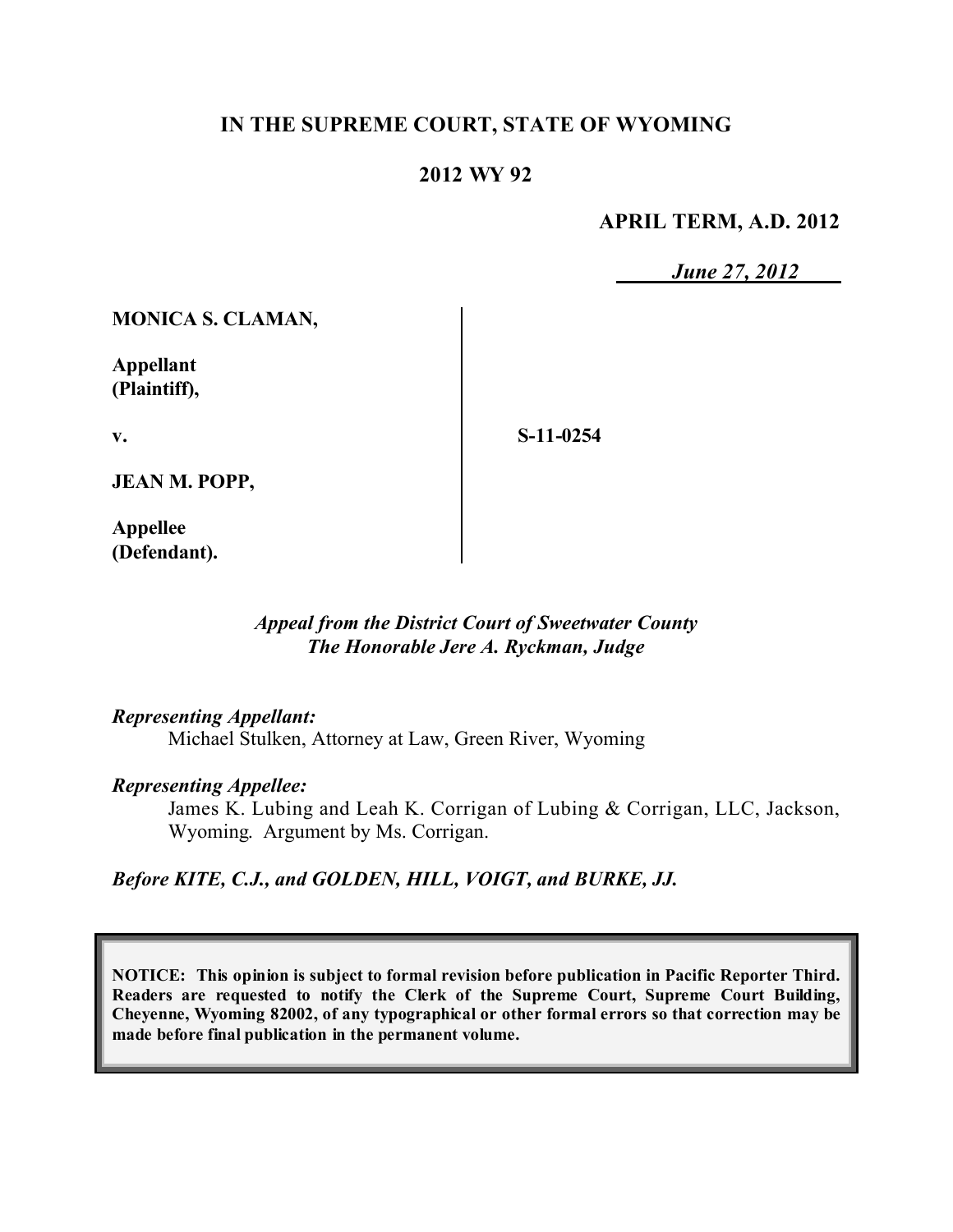**GOLDEN**, Justice.

[¶1] In July 2008, Monica Claman (Claman) purchased a house in Rock Springs, Wyoming, from Jean Popp (Popp). In September 2008, Claman filed an action against Popp based on subsidence-caused defects in the house. The district court entered summary judgment against Claman on her breach of contract and negligent misrepresentation claims, and following a bench trial, it entered judgment against her on her fraudulent inducement claim. We affirm.

### **ISSUES**

[¶2] Claman presents the following issues on appeal:

1. Whether the trial court appropriately entered summary judgment against Appellant as to her breach of contract claim.

2. Whether the trial court appropriately entered summary judgment against Appellant as to her claim for negligence/negligent misrepresentation.

3. The legal conclusions reached by the district court as to the facts presented relating to the Appellee's claims to the Wyoming Department of Environmental Quality were improper.

## **FACTS**

[¶3] In 1970, Popp and her husband purchased a house located at 517 Walnut Street in Rock Springs, Wyoming. They lived there together until 2007, when Mr. Popp passed away. In 2008, Popp decided to sell the property so she could move to Elko, Nevada, to be closer to her son and his family.

[¶4] The house at 517 Walnut Street is located in an area of Rock Springs that has been designated as a subsidence area, with at least some of the subsidence in the area caused by abandoned mines that are under the jurisdiction of the Wyoming Department of Environmental Quality (DEQ). During the time that they lived at 517 Walnut Street, Popp, or Popp and her husband, submitted two claims to the DEQ Subsidence Insurance Program. Following the first claim on August 12, 1993, a DEQ claims adjuster inspected the property. The claims adjuster identified subsidence damage to the property, but he concluded that the damage was not attributable to mine subsidence and was therefore not a covered claim. He presented the subsidence damage in a list of thirteen required repairs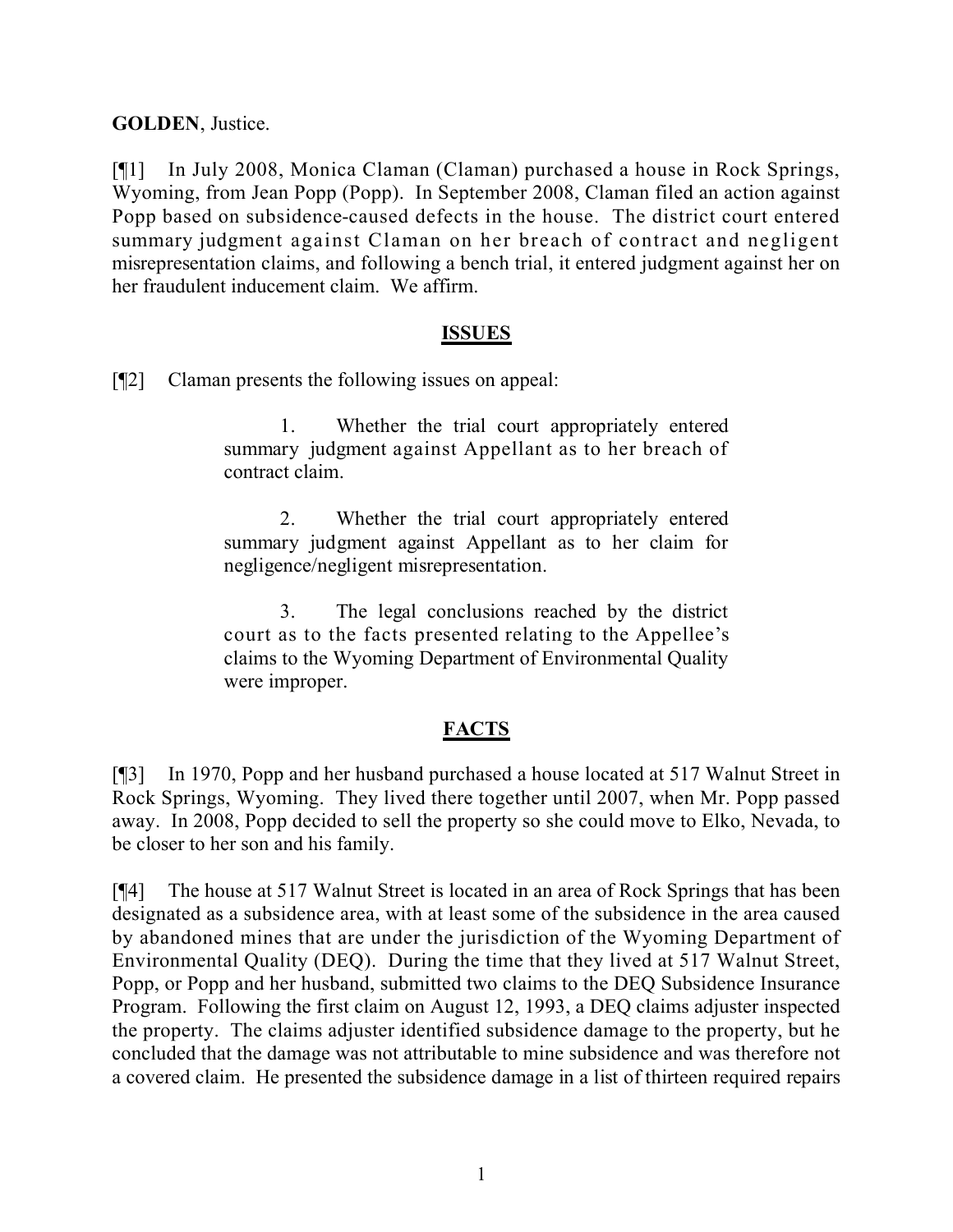to the home ranging in cost from a low of \$25.00 and a high of \$205.00, for a total cost of repair of \$1,197.40.

[¶5] On December 14, 1993, the Department notified the Popps that their subsidence claim was denied. It explained:

> Enclosed please find a copy of Manville Claims Service claim investigation report detailing the claim on your property. The adjuster's investigation and subsequent conclusions indicate they are of the opinion that the damage to your home is the result of water saturation in the yard and under the cement as well as normal expansion and contraction cracks in the cement.

> Based on the investigations and reports completed by Manville Claim Service, the damage cannot be covered by the Wyoming Mine Subsidence Insurance Program. Therefore, I must advise you that your claim will be denied under the rules and regulations of the Wyoming Mine Subsidence Insurance Program. The regulations require the damage to be mine subsidence related. (Emphasis in original.)

[¶6] Popp's second DEQ claim was not a claim for damages, but was instead an application for subsidence insurance submitted in response to the following October 2, 2007, notice from the DEQ:

> The Department of Environmental Quality, Abandoned Mine Lands Division (DEQ, AML) is preparing to resume subsidence mitigation efforts of the John Park/Excelsior Mines (Tract H) as early as the week of October 8, 2007. The area of reclamation is bounded by Blair Avenue, Willow Street, Walnut Street and the South Side Belt Loop. The subsidence mitigation efforts will be completed by mass excavation of approximately 600,000 cubic yards of earthwork to expose, remove, and compact the mine workings. The work will be sequentially staged to minimize the total area of disturbance at any one time.

> You are receiving this notice because your residence has been identified as being within an area that may potentially be impacted by the subsidence mitigation efforts. Because your residence may potentially be impacted by the mitigation project, the project contractors will be offering to pay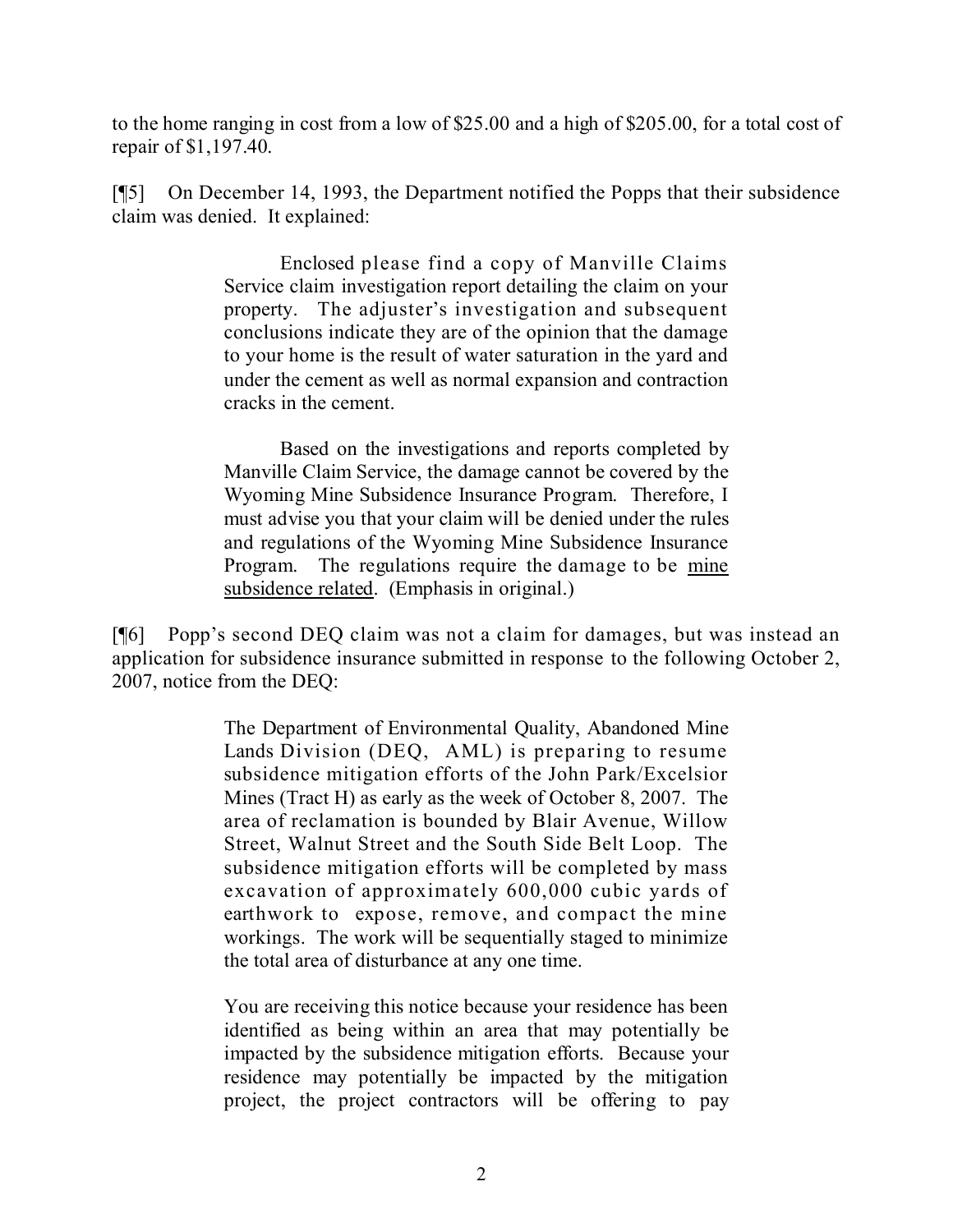subsidence insurance premiums through the AML subsidence insurance program for the next two years. The contractor for this year[']s work is Coleman Construction.

In order for you to receive the subsidence insurance coverage, a baseline inspection of your home will need to be conducted by an AML contractor. Please note that subsidence insurance coverage can not [sic] be provided unless a baseline inspection is conducted. . . .

[¶7] Popp submitted her subsidence insurance application on October 13, 2007, followed by a "Property Loss Claim Form," dated November 9, 2007. The Property Loss Claim Form identified minor existing subsidence damage to the property and noted that a report would be provided by Wilbert Engineering, Inc., the engineering firm that inspected the property pursuant to a contract with DEQ. Wilbert Engineering provided DEQ a "Pre-Policy Inspection Report" based on the firm's inspection of the Popp property on October 24, 2007. That report identified a vertical crack in the curb of the sidewalk, several cracks in the driveway with upheaval of concrete, several cracks in the property's retaining walls, cracks and settling in the concrete patio, and sagging in the ceilings of the master bedroom and bathroom. The report described the general condition of the exterior property as "nice condition," and the interior condition as "very nice condition."

[¶8] In the spring of 2008, after she made the decision to sell her home, Popp hired realtor Mary Manatos of High Country Realty to assist with the sale. On April 29, 2008, in conjunction with the property listing, Ms. Manatos instructed Popp to complete a document entitled "Seller's Property Disclosure to Prospective Buyers" (Property Disclosure). Included in the questions presented by the document was the question, "Does the property or neighborhood have any known or suspected subsidence problems?" Popp answered the question by checking the box marked "yes." She did not provide additional information concerning the subsidence issues or reference the submissions to DEQ regarding the property. Also included in the questions presented by the document was the question, "Are there any structural problems with the improvements?" to which Popp responded by checking the box marked "no."

[¶9] Popp signed the Property Disclosure on April 29, 2008. Her signature appeared below the following acknowledgement:

> The above description and statement of condition of the subject property is based on my knowledge of the property and all representations are made to the best of my current actual knowledge. I ACKNOWLEDGE AND AGREE THAT I SHALL IMMEDIATELY INFORM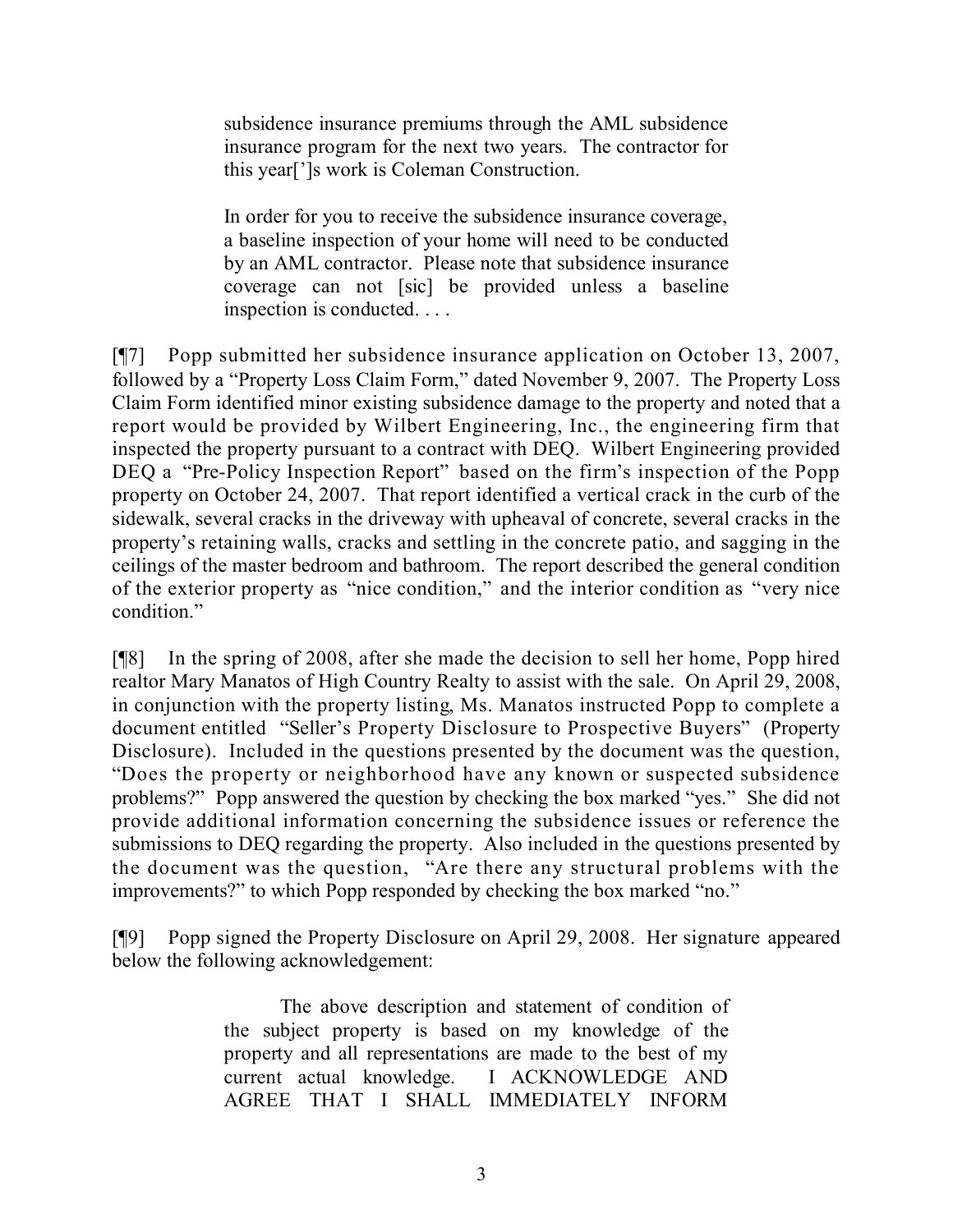BUYER AND BROKER OF ANY CHANGE IN SUCH CONDITIONS THAT MAY APPEAR OR BECOME KNOWN TO ME AFTER THIS DATE. I FURTHER AGREE TO INDEMNIFY AND HOLD HARMLESS ALL BROKERS INVOLVED IN ANY SALE OF THE SUBJECT PROPERTY F R O M ANY AND ALL CLAIMS, INCLUDING DAMAGES, COURT COSTS AND ATTORNEY'S FEES, ARISING FROM MY FAILURE TO COMPLETELY AND TRUTHFULLY DISCLOSE THE CONDITIONS OF MY PROPERTY AS SET FORTH ABOVE. THE INFORMATION CONTAINED IN THIS DISCLOSURE HAS BEEN FURNISHED BY SELLER. (Emphasis in original.)

[¶10] On April 29, 2008, Ms. Manatos listed the Popp property for sale on the Multiple Listing Service (MLS). The MLS listing provided a general description of the property and included an attached copy of the Property Disclosure. The listing described the property as a single level home with no basement and did not indicate whether the property had a crawlspace.

[¶11] On May 27, 2008, Claman viewed the Popp property for the first time with her own realtor, Maria Davis of Coldwell Banker Carrier Realty. Popp was present for the initial walk-through, which lasted approximately an hour. Neither Claman nor Ms. Davis asked Popp any questions concerning the property's condition during that first visit.

[¶12] On May 30, 2008, Claman offered to purchase the Popp property for the full asking price of \$168,900.00, and Popp accepted the offer. Claman and Popp then executed on that same date a "Contract to Buy and Sell Real Estate" (Contract). The Contract specified a closing date of June 30, 2008, and authorized Claman, as the Buyer, to have the property inspected on or before June 15, 2008.

[¶13] Under the section of the Contract governing the property's condition, Section X.A.3 provided:

Seller represents that upon execution of this Contract:

\* \* \* \*

The condition of the property is as stated in the Property Disclosure (WAR Form 900R), an accurate and complete copy of which is attached hereto and incorporated by this reference.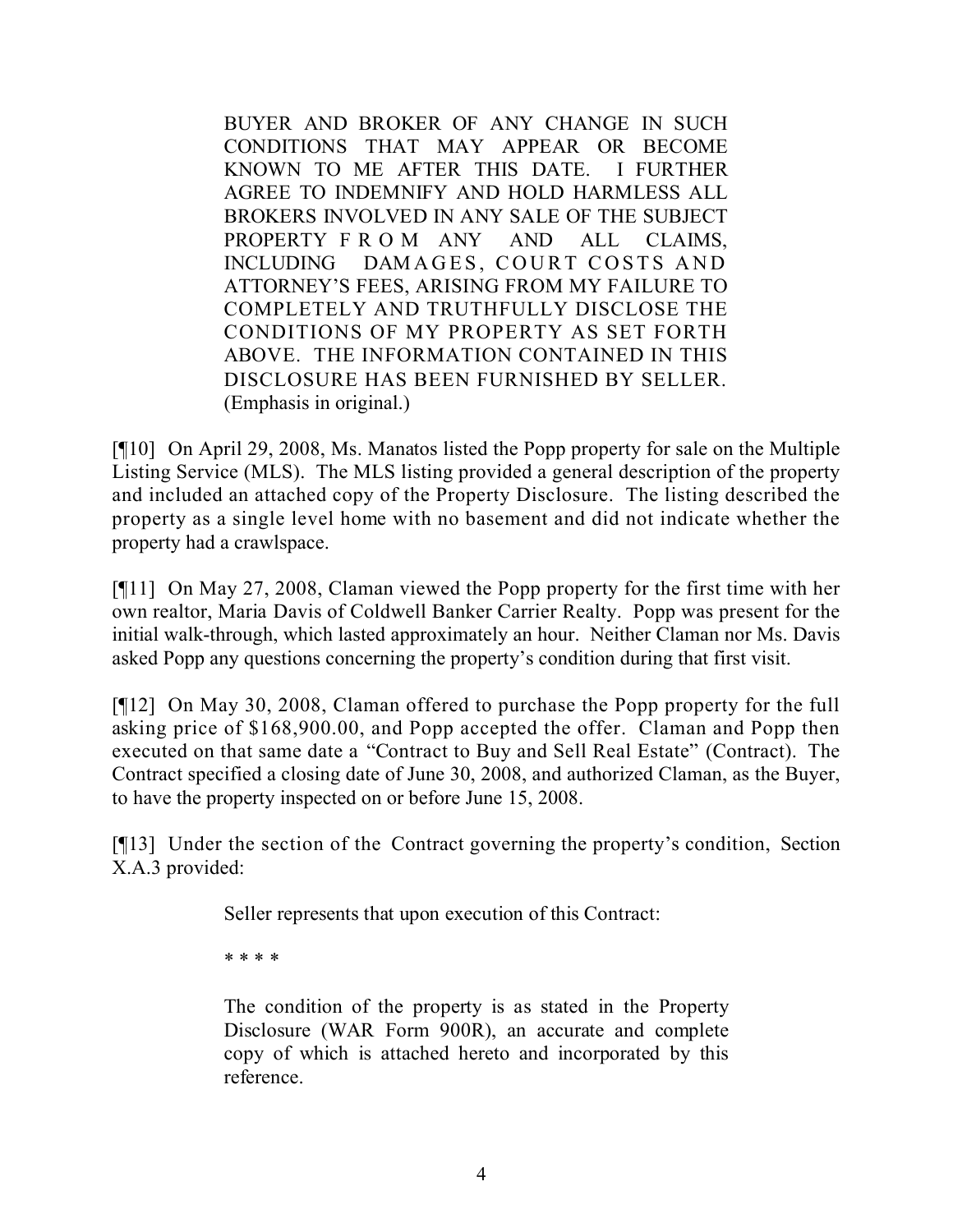Immediately following Section X.A.3, Sections X.B.1 and X.B.2 of the Contract disclaimed any Buyer reliance on Seller's representations:

> Buyer acknowledges and agrees that, upon execution of this Contract:

> 1. Buyer is not relying upon any representations of Seller or Seller's Agents or representatives as to any condition which Buyer deems to be material to Buyer's decision to purchase this property; and

> 2. Buyer has been advised by Selling Broker of the opportunity to seek legal, financial, construction, air quality (such as mold), environmental (such as radon and lead-based paint) and/or professional home inspection services regarding this purchase.

[¶14] Under the section of the Contract governing Buyer inspections, the Contract, in Section XII.A, authorized the Buyer to obtain "electrical, mechanical, structural, air quality . . . , environmental . . . , and/or other inspections of the Property by qualified professional inspectors and/or engineers[.]" Section XII.C concluded this provision with the following waiver:

> Waiver of Defects. Buyer acknowledges that Buyer has been given ample opportunity to inspect the property. Other than repairs or defects submitted to the Seller in writing pursuant to XII (A) or XI above [Lender or Appraiser Inspections], or in the event no repairs or inspections are required by Buyer, Buyer accepts the Property in its entirety in "as is, where is" condition without any implied or express warranty by Seller or by any Broker.

[¶15] The Contract ended with a consents and acknowledgements section, Section XVIII.A, which contained the following merger clause:

> All prior representations made in the negotiations of this sale have been incorporated herein, and there are no oral agreements or representations between Buyer, Seller or Brokers to modify the terms and conditions of this Contract.

[¶16] On June 14, 2008, Claman had the Popp property inspected by Richard Wright of Rocky Mountain Home Inspection Services. In his inspection report, Mr. Wright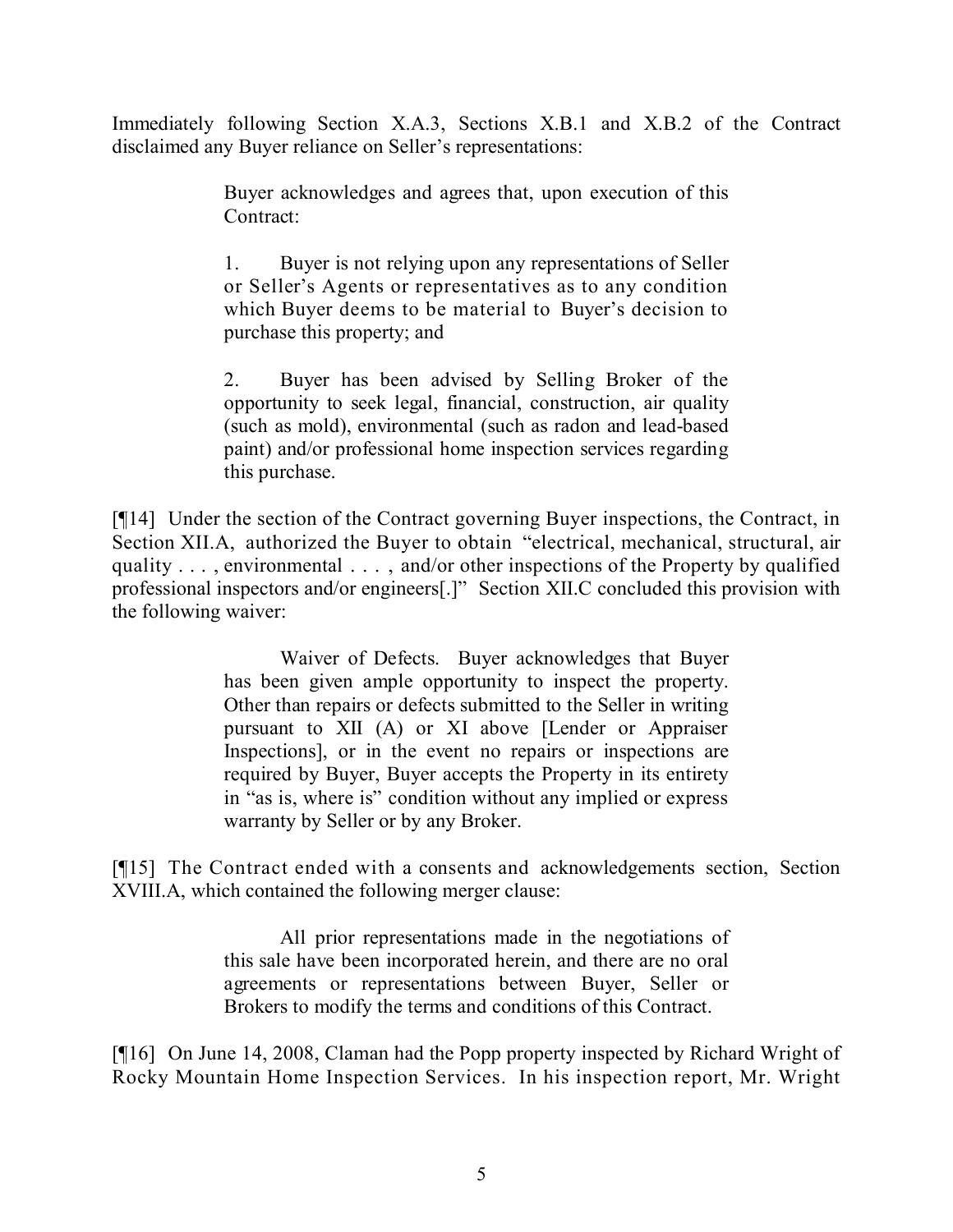described the property's interior as in "good/fair overall condition with small repairs needed." He made the following additional comments concerning the property:

--the ground is sloped toward the house in areas;

--the concrete retaining wall has cracks;

--the pavements are in fair condition with some repairs needed in the sidewalk area;

--a rafter upright in the attic is cracked and needs repaired;

--the ceilings and walls require small repairs; and

--the property "has no basement or crawl space area. An inspection could not be performed."

[¶17] On July 10, 2008, the parties closed on the property. Claman took possession of the property on that same date, and shortly after that, while working in her yard, Claman was visited by an individual who identified himself as Harry Moore. Mr. Moore informed Claman he was an engineer and was investigating a claim Popp had made for dynamite compaction damage. Following her conversation with Mr. Moore, Claman contacted DEQ and obtained copies of its documentation relating to the property. She thereafter hired a structural engineering firm, Reeve & Associates, Inc., to prepare a structural assessment of the property. Following its assessment of the property, Reeve & Associates submitted a report to Claman that detailed the following findings and conclusions, with the references to attached photographs omitted:

> The front wall of the residence is tilting out of plane away from the house. The concrete slab adjacent to the wall has a noticeable slope towards the exterior wall with the wall and slab sloping to a low point towards the middle of the front wall.

> The North exterior wall is tilting out of plane away from the house with the interior slab at the wall beginning to slope towards the exterior wall about 4' to 6' out from the wall.

> The South half of the back wall of the residence is tilting out of plane into the house.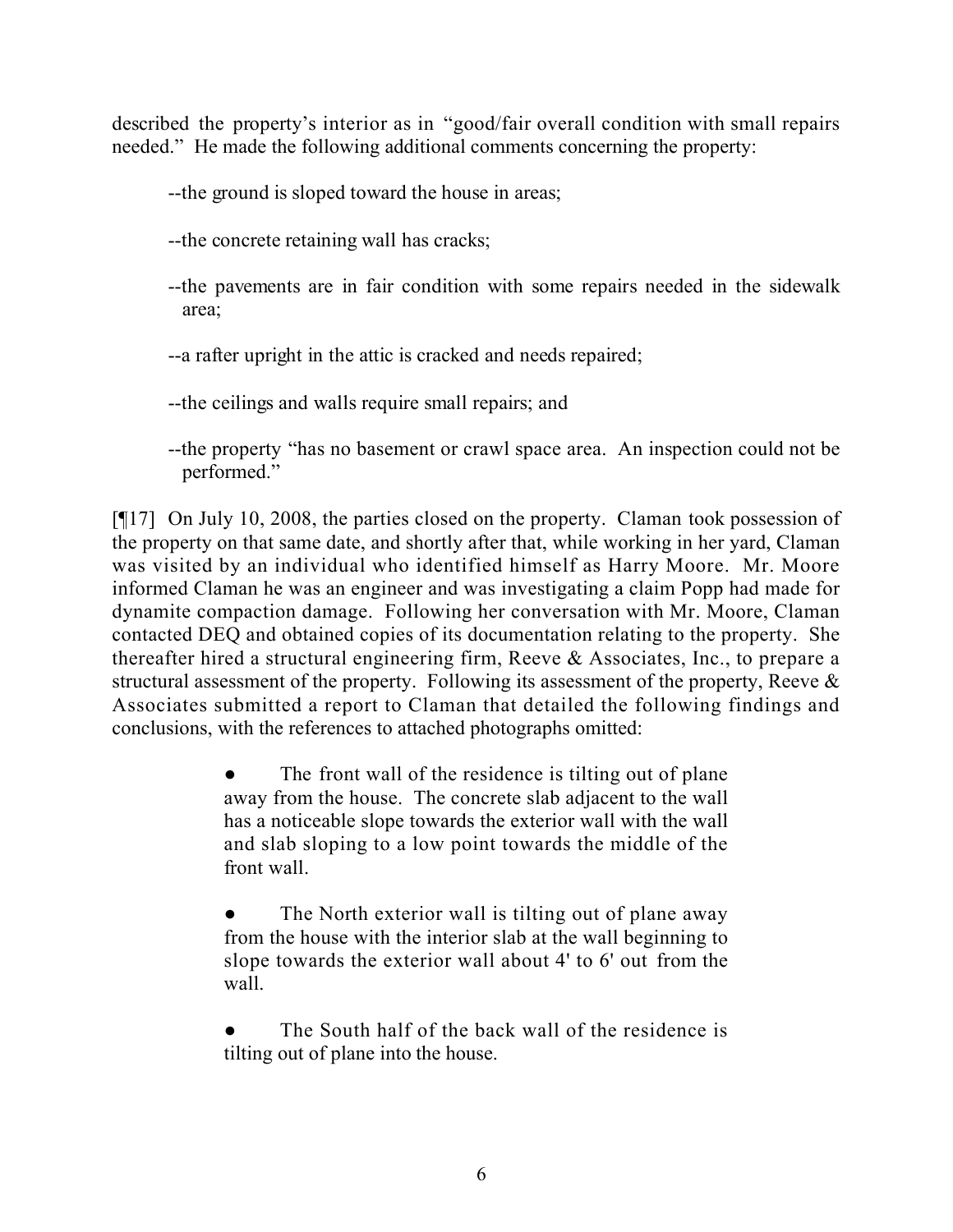The East half of the South wall is bowing in and the West half of the South wall is tilting out of plane away from the house.

The South West corner of the residence at the front entry is slumping in towards the house.

The exterior doors on the front and back of the house do not close properly as the door jambs are no longer plumb.

Many sections of the floor adjacent to the exterior walls abruptly slope down towards the exterior wall starting approximately 6" from the wall indicating the wood floor in these sections has been damaged.

The roof appears to be sound with no leaking or damage noted upon a visual inspection of the interior of the roof.

Large silver maple stumps of approximately 24" in diameter are in close proximity to the house. One stump is about 4' away from the South East corner of the house with a roof drain from the adjacent property and two in the front lawn are within 13' to 15' of the house. A number of smaller stumps were also present in the front lawn near the house.

The retaining walls as noted on the Uinta Engineering and Surveying, Inc. report were also reviewed. The South wall also has a large section to the East that has tilted about 15 degrees out of plane that was not noted on their report.

There is no positive drainage for runoff away from the house on all sides and the adjacent properties drain on the North, South, and East drain onto the property as noted in Harry L. Moore's report dated May 9, 2008. The front lawn and slab slope towards the house with a low spot towards the middle of the wall. Differential settlement of the exterior slabs was also noted at the South East corner of the house.

The floor system is composed of  $2x4$  floor joists at 16" O.C. with wood planking oversheathed with a layer of 3/4" OSB and a layer of 1/4" OSB. A small access to the plumbing space has been made near the master bedroom with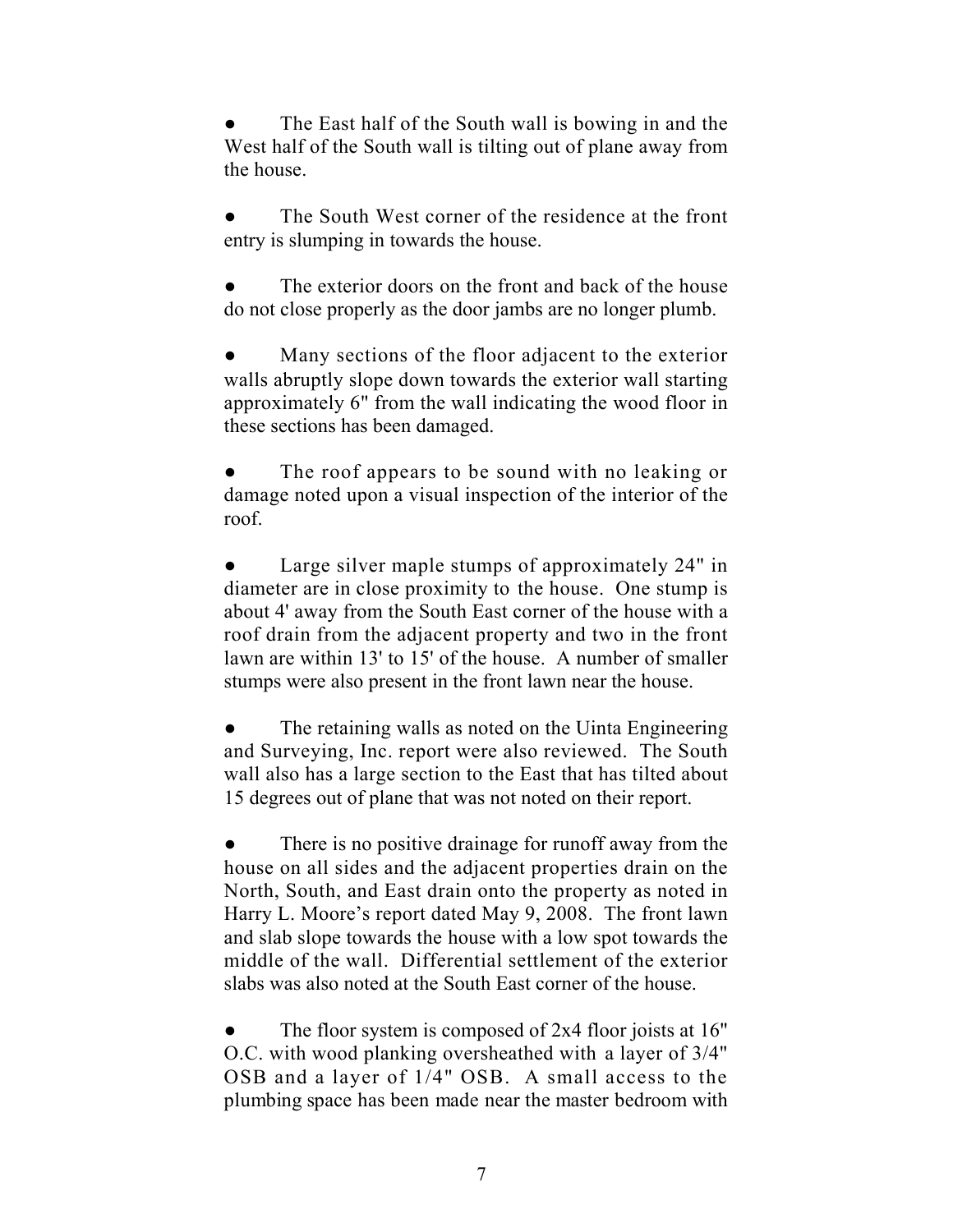a single wood support on a piece of OSB on the North East corner. The wood floor is suspended with an average of 2" of clearance above a concrete slab on the West side of the access, and an average of 2" of clearance above the soil on the East side of the access. The floor joists appear to come into contact with the ground and sections of slab at the perimeter of the residence. Any wood in the floor system in contact with concrete or soil that is not preservative-treated or redwood shall be considered damage. As there were no visible markings on the wood joists and the deflection of the floor around the perimeter of the residence, we must assume that the wood floor system has been damaged along the entire perimeter of the residence.

The existing slab-on-grade has been busted up at the access point to expose some of the plumbing. The slab edge has also been undermined by up to 6" with the soil grade under the exposed sections of the slab forming a shallow point near the center of the residence. The slab also bows down towards the center of the residence at a shallower angle than the soil it is suspended over.

From our investigation, we have concluded that there are three possible causes of damage to the foundation. They are as follows with their corresponding probabilities:

1. Frost heave settlement – high probability. Due to the negative (i.e. towards the structure) drainage around the house, the shallow point in the soil below the residence, and lack of adequate frost protection, settlement may have occurred due to water penetration under the foundation and subsequent frost heave from water under the uninsulated shallow foundation.

2. Close vegetation proximity – high probability. Due to the close proximity of the silver maple trees to affected areas of the foundation, it appears that the foundation has been damaged by the tree roots undermining the foundation. The silver maple tree has a shallow root system that can extend up to and past the branch diameter of 40' and has been known to break through foundation walls.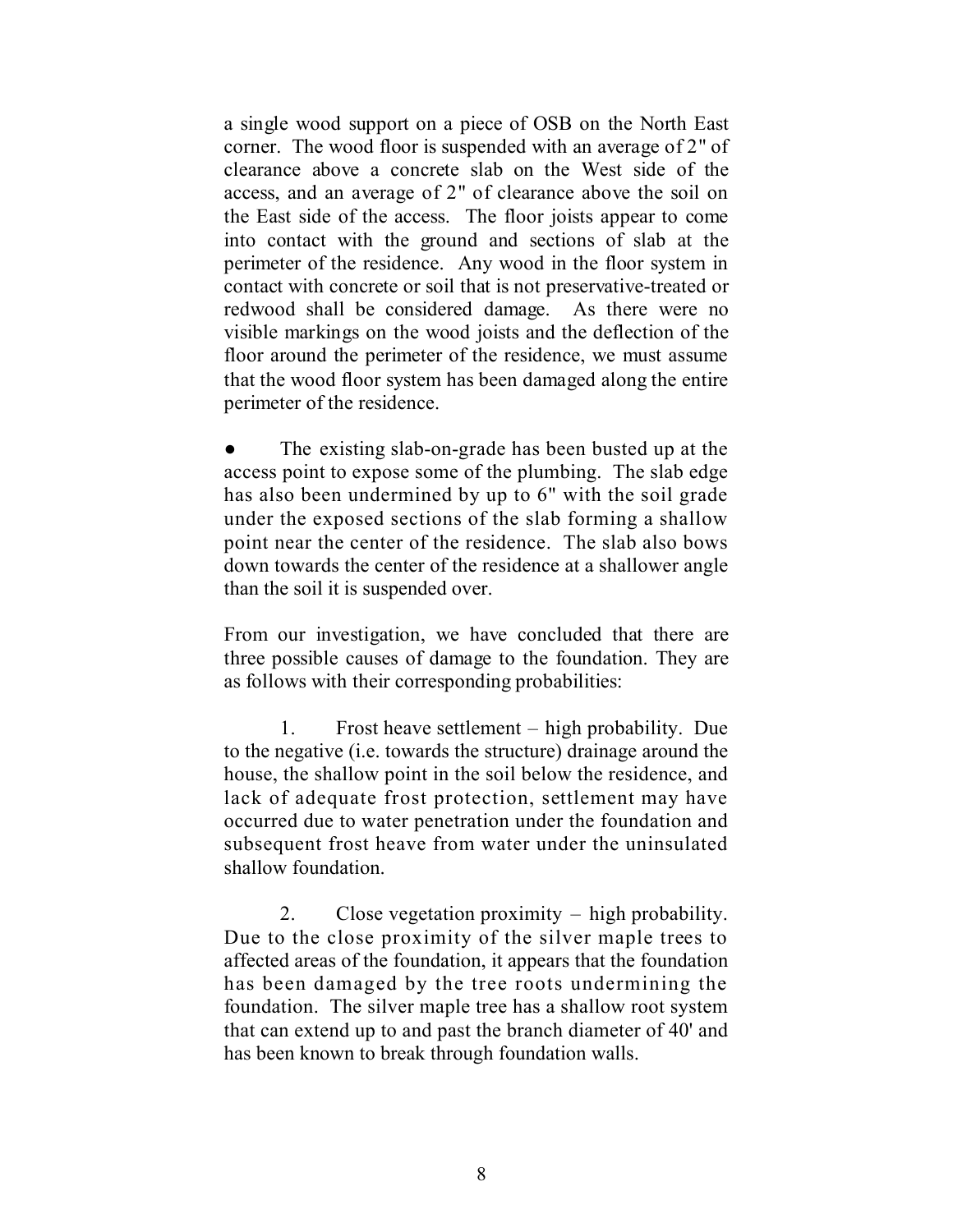3. Mine subsidence settlement – low probability. Due to the proximity to abandoned mine tunnels in the area, settlement due to active mine subsidence is possible but not probable because the structure is six blocks away from the site of the State of Wyoming dynamic compaction project.

From our conclusions, we recommend that foundation insulation and a perimeter drain be installed around the residence to prevent further damage to the structure. We also recommend the existing wood flooring be replaced with a 4" concrete slab or the wood floor joists be supported at 5'-0" O.C. with proper clearance between the soil and the joists to prevent further deterioration.

[¶18] On September 10, 2008, Claman filed a Complaint against Popp alleging claims for breach of contract, negligent misrepresentation, and fraudulent inducement. Claman's specific allegations were that the property was not in the condition represented by the Property Disclosure, and, in particular, the foundation was "completely broken." Claman alleged she would not have purchased the home if she had been informed of the defects or if she had been informed of the submissions to the DEQ concerning property subsidence. Through her Complaint, Claman sought damages of \$300,000 to correct the property's structural defects, or, in the alternative, rescission of the Contract.

[¶19] On December 17, 2009, Claman filed an Amended Complaint, adding Richard Wright and Rocky Mountain Home Inspection Services as defendants. Claman eventually settled her claims against the inspector and his company, leaving only her claims against Popp. On October 1, 2010, Popp moved for summary judgment on all of the claims, and on February 14, 2011, the district court entered an Order Granting Partial Summary Judgment. In granting partial summary judgment, the district court found no breach of contract based on the Contract's merger clause and on its provision disclaiming any buyer reliance on seller representations. The court granted summary judgment on Claman's negligent misrepresentation claim based on the same Contract provisions, ruling that the Contract's merger and disclaimer clauses barred a claim for negligent misrepresentation. The court found issues of material fact existed on the question of fraudulent inducement, and it thus denied summary judgment on that claim.

[¶20] The district court held a bench trial on the fraudulent inducement claim on June 21 and 22, 2011, and on July 7, 2011, it issued its Findings of Fact, Conclusions of Law, and Order rejecting the claim and finding in favor of Popp. Claman thereafter appealed the Order Granting Partial Summary Judgment and the Findings of Fact, Conclusions of Law, and Order.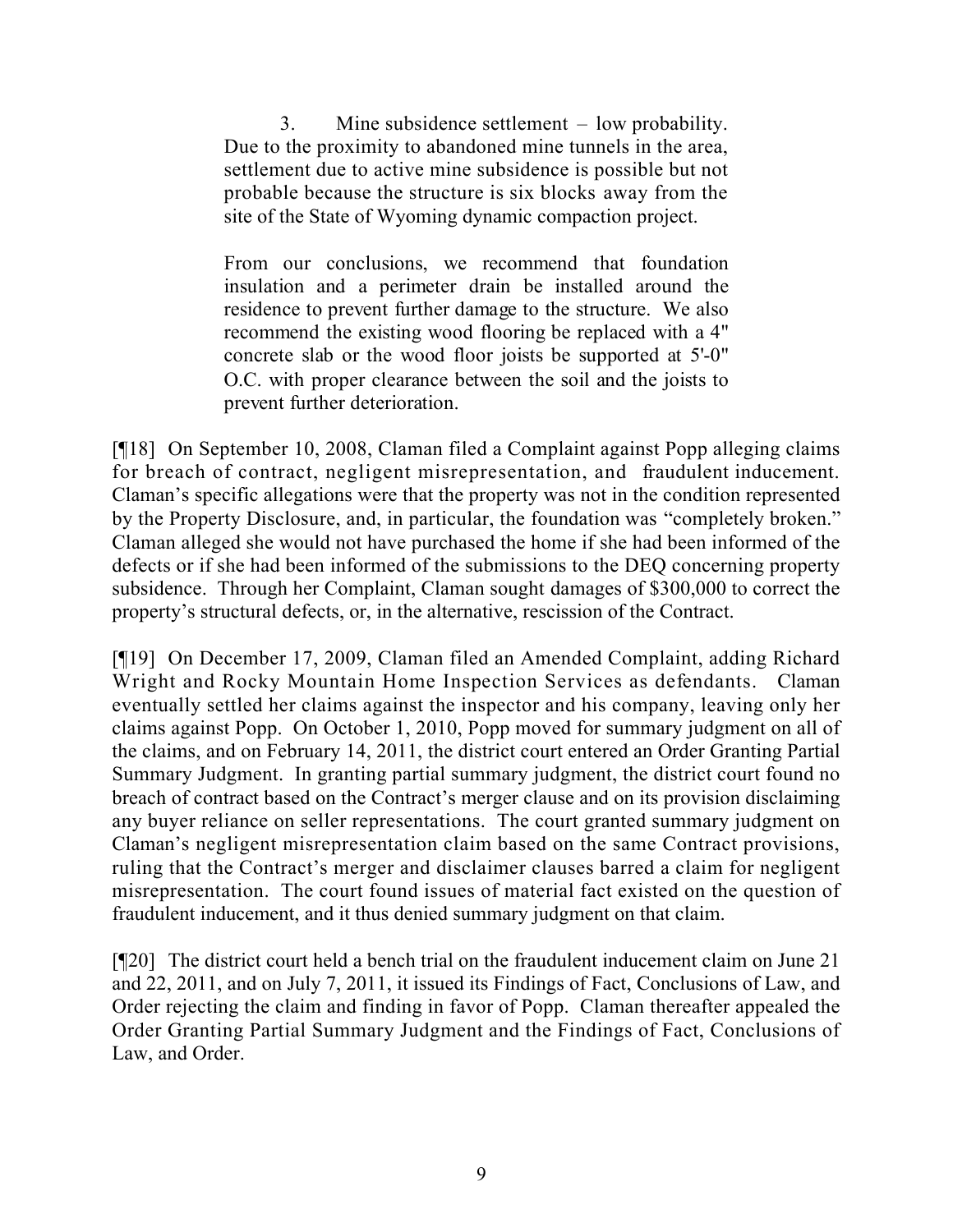#### **STANDARD OF REVIEW**

[¶21] We consider the district court's rulings on Claman's breach of contract and negligent misrepresentation claims under our summary judgment standard of review. Motions for summary judgment come before the trial court pursuant to Rule 56(c) of the Wyoming Rules of Civil Procedure, which provides that

> [t]he judgment sought shall be rendered forthwith if the pleadings, depositions, answers to interrogatories, and admissions on file, together with the affidavits, if any, show that there is no genuine issue as to any material fact and that the moving party is entitled to a judgment as a matter of law.

*Formisano v. Gaston*, 2011 WY 8, ¶ 3, 246 P.3d 286, 288 (Wyo. 2011). We review a grant of summary judgment as follows:

> We review a summary judgment in the same light as the district court, using the same materials and following the same standards. [*Synder v. Lovercheck*, 992 P.2d 1079, 1083 (Wyo. 1999)]; *40 North Corp. v. Morrell*, 964 P.2d 423, 426 (Wyo. 1998). We examine the record from the vantage point most favorable to the party opposing the motion, and we give that party the benefit of all favorable inferences that may fairly be drawn from the record. *Id*. A material fact is one which, if proved, would have the effect of establishing or refuting an essential element of the cause of action or defense asserted by the parties. *Id*. If the moving party presents supporting summary judgment materials demonstrating no genuine issue of material fact exists, the burden is shifted to the non-moving party to present appropriate supporting materials posing a genuine issue of a material fact for trial. *Roberts v. Klinkosh*, 986 P.2d 153, 155 (Wyo. 1999); *Downen v. Sinclair Oil Corp.*, 887 P.2d 515, 519 (Wyo. 1994). We review a grant of summary judgment deciding a question of law de novo and afford no deference to the district court's ruling. *Roberts v. Klinkosh*, 986 P.2d at 156; *Blagrove v. JB Mechanical, Inc.*, 934 P.2d 1273, 1275 (Wyo. 1997).

*Lindsey v. Harriet*, 2011 WY 80, ¶ 18, 255 P.3d 873, 880 (Wyo. 2011).

[¶22] Because Claman's fraudulent inducement claim was tried to the court, we apply the following standard of review: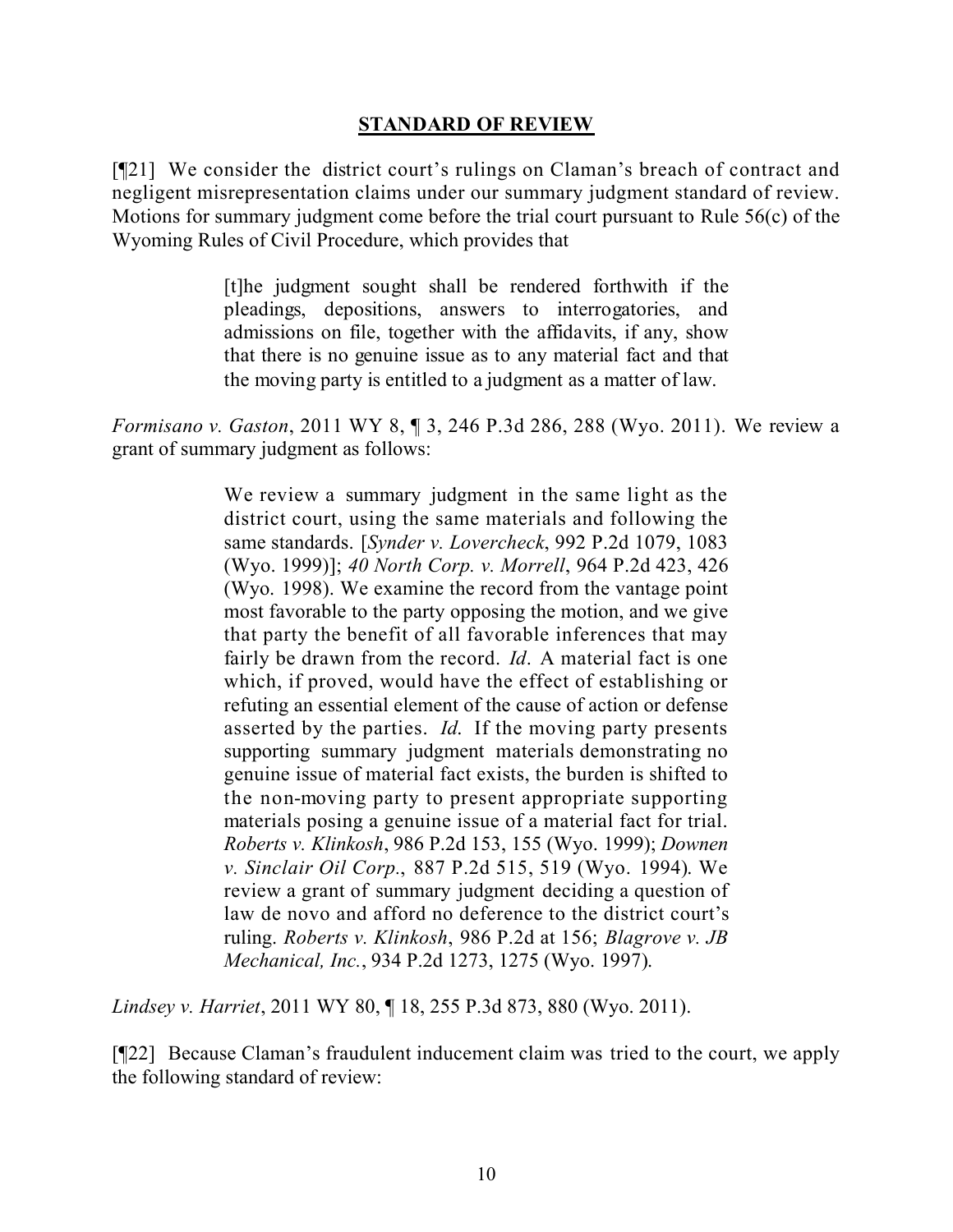Following a bench trial, this court reviews a district court's findings and conclusions using a clearly erroneous standard for the factual findings and a *de novo* standard for the conclusions of law. *Piroschak v. Whelan*, 2005 WY 26, ¶ 7, 106 P.3d 887, 890 (Wyo. 2005).

> The factual findings of a judge are not entitled to the limited review afforded a jury verdict. While the findings are presumptively correct, the appellate court may examine all of the properly admissible evidence in the record. Due regard is given to the opportunity of the trial judge to assess the credibility of the witnesses, and our review does not entail re-weighing disputed evidence. Findings of fact will not be set aside unless they are clearly erroneous. A finding is clearly erroneous when, although there is evidence to support it, the reviewing court on the entire evidence is left with the definite and firm conviction that a mistake has been committed.

*Piroschak,* ¶ 7, 106 P.3d at 890. Findings may not be set aside because we would have reached a different result. *Harber v. Jensen*, 2004 WY 104, ¶ 7, 97 P.3d 57, 60 (Wyo. 2004). Further,

> we assume that the evidence of the prevailing party below is true and give that party every reasonable inference that can fairly and reasonably be drawn from it. We do not substitute ourselves for the trial court as a finder of facts; instead we defer to those findings unless they are unsupported by the record or erroneous as a matter of law.

*Id.*

*Pennant Service Co., Inc. v. True Oil Co., LLC,* 2011 WY 40, ¶ 7, 249 P.3d 698, 703 (Wyo. 2011) (quoting *Hofstad v. Christie,* 2010 WY 134, ¶ 7, 240 P.3d 816, 818 (Wyo. 2010)) (some citations omitted). We review the district court's conclusions of law *de novo*. *Lieberman v. Mossbrook,* 2009 WY 65, ¶ 40, 208 P.3d 1296, 1308 (Wyo. 2009).

[¶23] When summary judgment is entered based on interpretation of a contract, the following standard of review applies: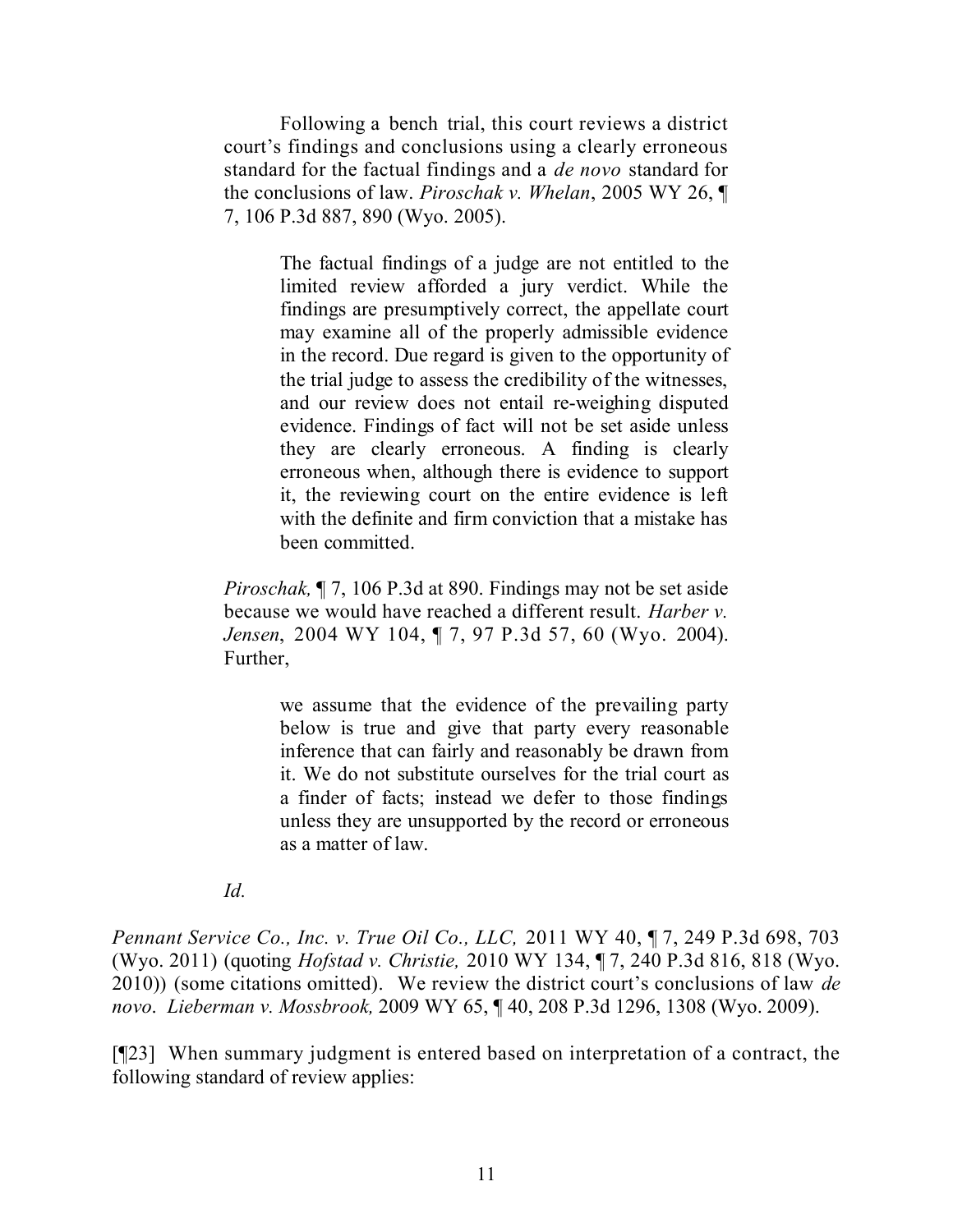The initial question of whether the contract is capable of being understood in only one way is a question of law for the court. If the court determines that the contract is capable of being understood in only one way, then the language used in the contract expresses and controls the intent of the parties. In such case, the next question, what is that understanding or meaning, is also a question of law. When we review the district court's summary judgment decisions that a contract is capable of being understood in only one way and what that understanding is, we accord no deference to those decisions.

*Union Pacific Railroad Co. v. Caballo Coal Co.*, 2011 WY 24, ¶ 13, 246 P.3d 867, 871 (Wyo. 2011) (quoting *M&M Auto Outlet v. Hill Inv. Corp.*, 2010 WY 56, ¶ 12, 230 P.3d 1099, 1104 (Wyo. 2010)).

# **DISCUSSION**

# **A. Breach of Contract Claim**

[¶24] Claman asserts that Popp breached the parties' Contract by failing to disclose the property's structural defects. She contends this failure occurred both in Popp's negative response to the Property Disclosure's question concerning structural problems and in Popp's failure to disclose subsidence claims that had been submitted to the DEQ. The district court rejected Claman's breach of contract argument. Based on the court's interpretation of the Contract's language, which it found to be unambiguous, the court concluded:

> Regardless of whether any disclosure was made by Defendant, there is no issue of fact over whether Plaintiff contracted to **not** rely upon any representation by Defendant. Summary judgment is granted on the breach of contract claim. (Emphasis in original.)

[¶25] On appeal, Claman argues the district court erred in finding the Contract's language unambiguous. She contends that conflicting Contract provisions, and the parties' disagreement over the meaning of those provisions, create an ambiguity and a question of material fact precluding summary judgment.

[¶26] In keeping with our settled rules of contract interpretation, we begin our analysis of any contract with the document's plain language. *Hunter v. Reece*, 2011 WY 97, ¶ 17, 253 P.3d 497, 501-02 (Wyo. 2011).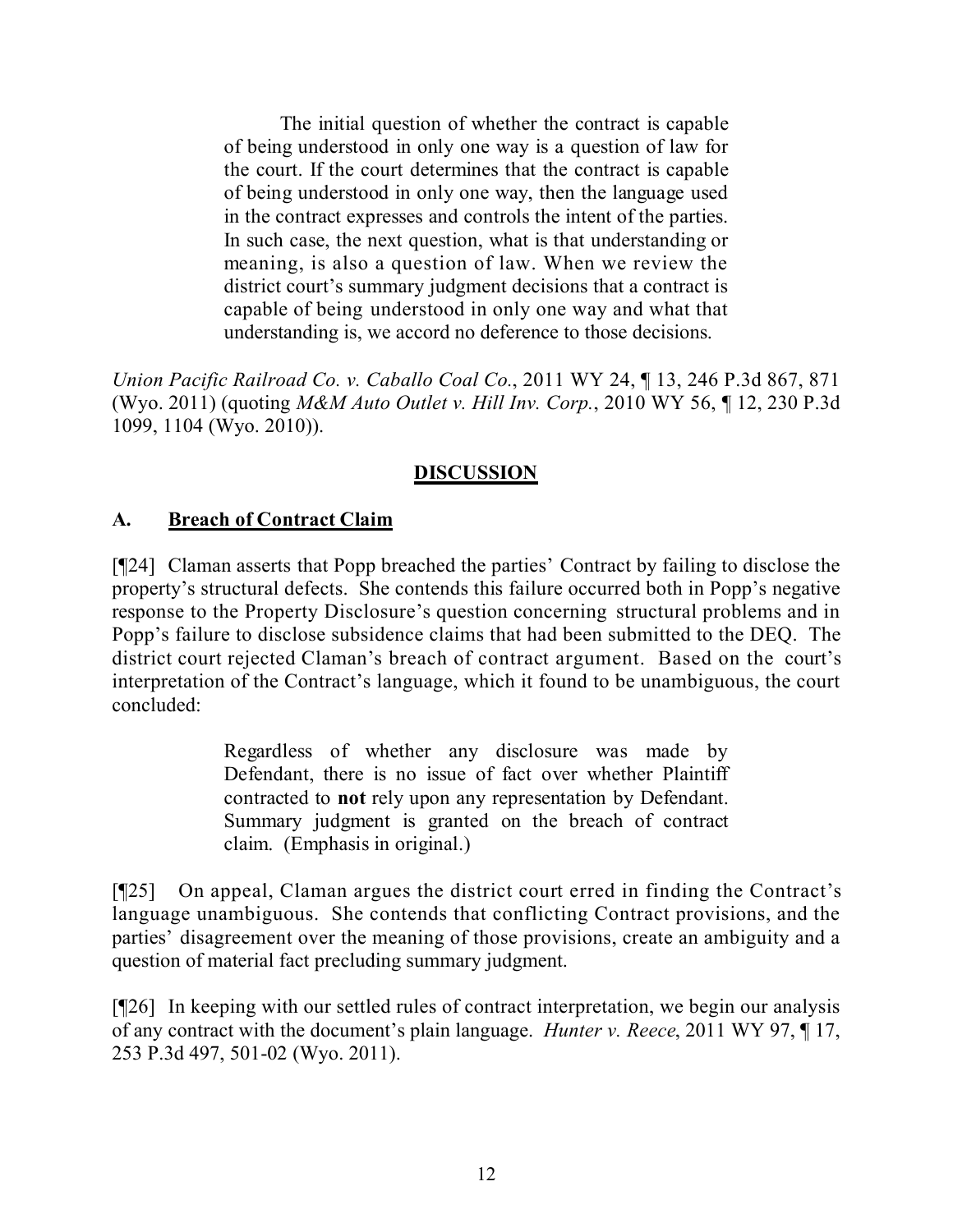[T]he words used in the contract are afforded the plain meaning that a reasonable person would give to them. *Doctors' Co. v. Insurance Corp. of America*, 864 P.2d 1018, 1023 (Wyo. 1993). When the provisions in the contract are clear and unambiguous, the court looks only to the "four corners" of the document in arriving at the intent of the parties. *Union Pacific Resources Co.* [*v. Texaco*], 882 P.2d [212,] 220 [(Wyo. 1994)]; *Prudential Preferred Properties* [*v. J and J Ventures*], 859 P.2d [1267,] 1271 [(Wyo. 1993)]. In the absence of any ambiguity, the contract will be enforced according to its terms because no construction is appropriate. *Sinclair Oil Corp. v. Republic Ins. Co.*, 929 P.2d 535, 539 (Wyo. 1996).

*Hunter*, ¶ 17, 253 P.3d at 502 (quoting *Amoco Prod. Co. v. EM Nominee Partnership Co.*, 2 P.3d 534, 540 (Wyo. 2000)).

[¶27] "When contractual language is clear and unambiguous, the interpretation and construction of contracts is a matter of law for the courts." *Hunter*, ¶ 18, 253 P.3d at 502 (quoting *Thorkildsen v. Belden*, 2011 WY 26, ¶ 8, 247 P.3d 60, 62 (Wyo. 2011)). Whether a contract is ambiguous is a matter of law for the court to decide, and disagreement among the parties to a contract as to the contract's meaning does not mean that contract is ambiguous. *Ultra Resources, Inc. v. Hartman*, 2010 WY 36, ¶ 23, 226 P.3d 889, 905 (Wyo. 2010). Because we use an objective approach to interpret contracts, evidence of the parties' subjective intent is not relevant or admissible in interpreting a contract. *Hunter*, ¶ 16, 253 P.3d at 501.

[¶28] Our rules of interpretation require that we interpret a contract as a whole, reading each provision in light of all the others to find their plain meaning. *Arnold v. Ommen*, 2009 WY 24, ¶ 40, 201 P.3d 1127, 1138 (Wyo. 2009); *see also Caballo Coal Co. v. Fid. Exploration & Prod. Co.*, 2004 WY 6, ¶ 11, 84 P.3d 311, 314-15 (Wyo. 2004). We presume each provision in a contract has a purpose, and we avoid interpreting a contract so as to find inconsistent provisions or so as to render any provision meaningless. *Scherer v. Laramie Reg'l Airport Bd.*, 2010 WY 105, ¶ 11, 236 P.3d 996, 1003 (Wyo. 2010).

[¶29] Using these rules of interpretation, we turn to Claman's argument on appeal. Claman's specific contention is that the Contract's Property Disclosure provision conflicts with the Contract's provision disclaiming any buyer reliance on seller representations and its warranty disclaimer provisions. She argues that the conflicting contract language, coupled with the parties' disagreement over which provision should control, means the Contract is ambiguous. As we noted above, the parties' disagreement as to the meaning of a contract's language does not alone render that contract ambiguous.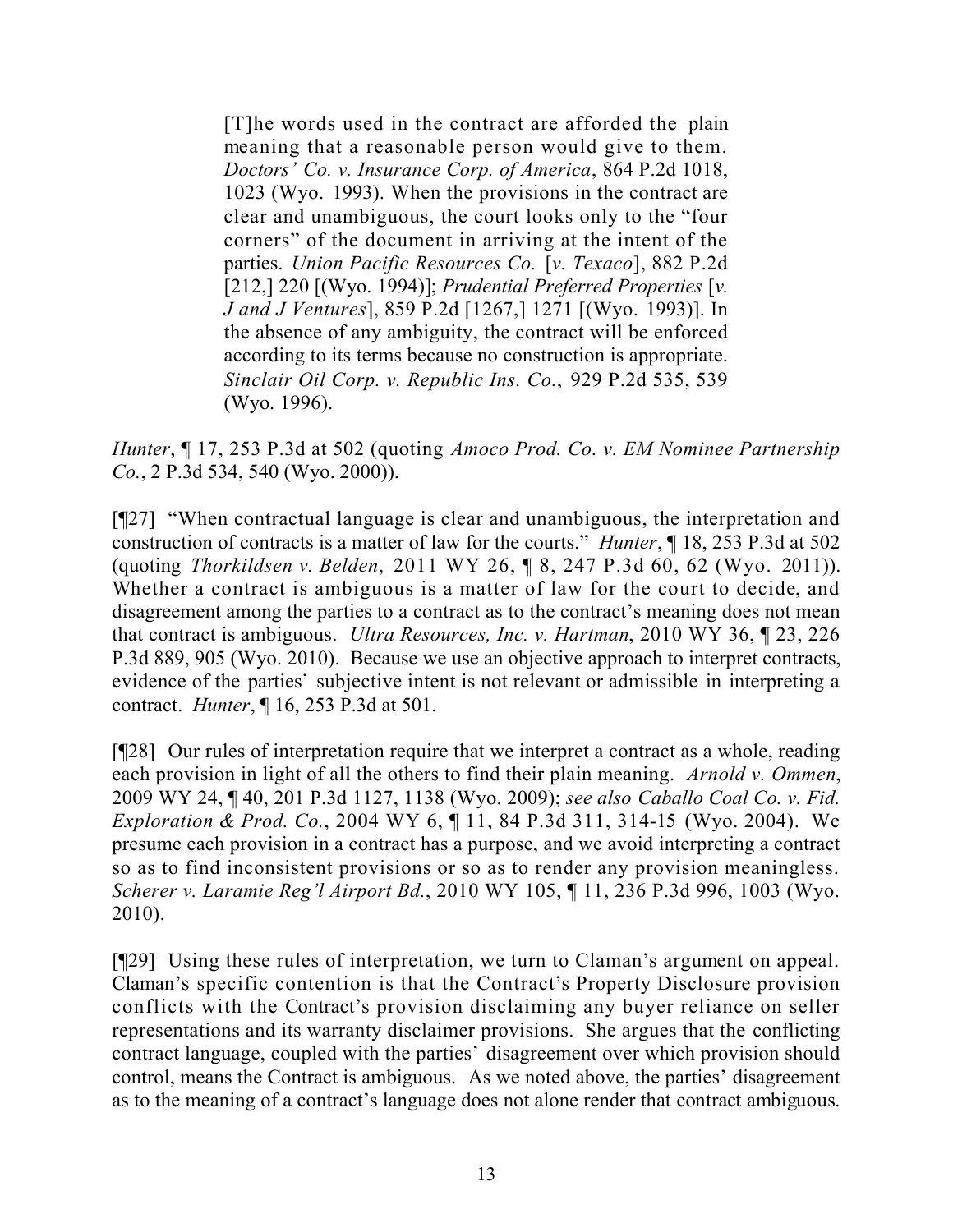*See Ultra Resources, Inc.*, ¶ 23, 226 P.3d at 905. Instead, we must consider the Contract as a whole and the relationship between each of its provisions, and only if the Contract's plain meaning cannot be determined do we find the Contract to be ambiguous.

[¶30] This Court has on a number of occasions interpreted real estate contracts containing merger clauses and disclaimers acknowledging that the buyer is not relying on representations by the seller. We have explained the meaning and effect of such provisions as follows:

> When purchasers of realty sign contracts with disclaimers and merger clauses stating that the purchaser is not relying on the representations of the sellers or their agents as to the condition of the property, the contract has allocated the risks of loss resulting from the purchaser's reliance on the seller's representations to the purchaser.

*Hulse v. First American Title Co. of Crook Cty.*, 2001 WY 95, ¶ 54, 33 P.3d 122, 139 (Wyo. 2001); *see also Foxley & Co. v. Ellis*, 2009 WY 16, ¶ 21, 201 P.3d 425, 431 (Wyo. 2009) (non-reliance clause placed risk of nondisclosure on buyer); *Snyder v. Lovercheck*, 992 P.2d 1079, 1089 (Wyo. 1999) ("The contract clearly and unambiguously states that [Buyer] is not relying on any representations made by [Seller]. This clause validly allocates the risk of loss resulting from [Buyer's] reliance on [Seller's] representations.").

[¶31] We have also considered the meaning and effect of an "as is" clause in a real estate contract, holding that "absent an allegation of fraud, an 'as is' clause bars a claim for nondisclosure." *Richey v. Patrick*, 904 P.2d 798, 804 (Wyo. 1995).

> [W]hile the "as is" clause is not a complete bar to these causes of action, its effect is to put the burden upon a buyer to determine the condition of the property purchased. [*Omernik v. Bushman*, 151 Wis.2d 299, 444 N.W.2d 409 (1989).] This shifting of the burden, with nothing more [*i.e.,* misrepresentations or fraud], protects a seller and his or her agent from claims premised upon nondisclosure.

*Richey*, 904 P.2d at 803 (quoting *Grube v. Daun*, 496 N.W.2d 106, 117 (Wis.App. 1992)); *see also Hulse*, ¶ 53, 33 P.3d at 138-39 (contract's "as is" clause "placed the risk of discovery of adverse material facts" on buyer).

[¶32] The plain meaning of the Contract's "as is," merger, and disclaimer provisions is thus clear. The provisions place the responsibility for discovering adverse material facts concerning the property on the buyer, and likewise place the risk of loss for those adverse material facts on the buyer. The next task then is to determine whether the Contract's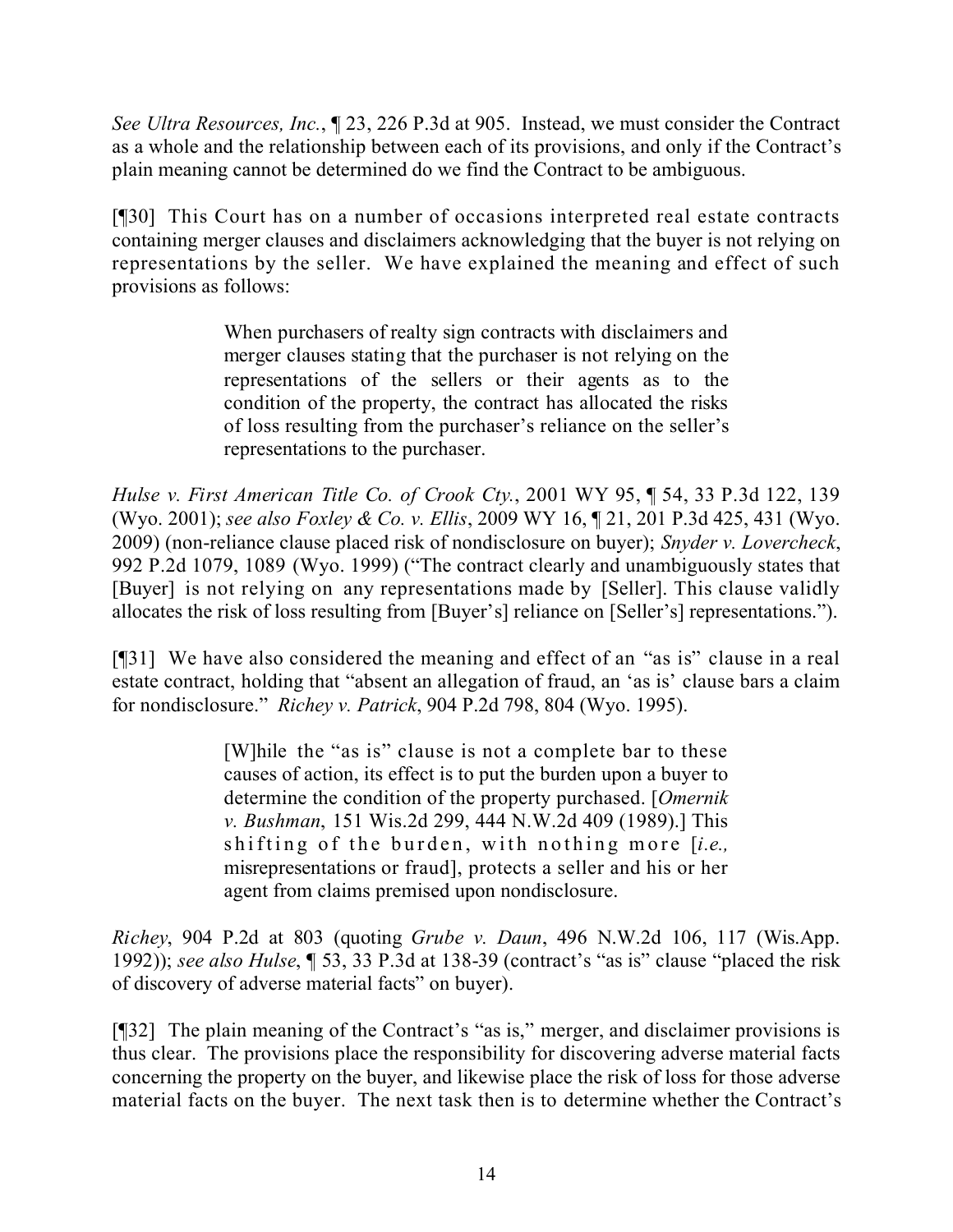Property Disclosure provision somehow alters that plain meaning. To answer this question, we must determine the meaning of the Property Disclosure provision.

[¶33] The Contract's Property Disclosure provision states, "Seller represents that upon execution of this Contract . . . [t]he condition of the property is as stated in the Property Disclosure." Before addressing the purpose of this provision, we will address what we know the provision is not. We know the provision is not a warranty because the Contract's plain language clearly and specifically disclaims any seller warranties, express or implied, concerning the property's condition. The Property Disclosure itself confirms this interpretation. The document's front page specifies that it is "Seller's Property Disclosure to Prospective Buyers," and the document describes itself as a "statement and representation" disclosing designated conditions "to the best of Seller's current actual knowledge." The Property Disclosure details the Seller's knowledge of the property, but it contains no language that could be interpreted as a warranty or promise, assurance or guarantee of any type.

[¶34] The Property Disclosure's incorporation into the Contract does not change or elevate the document's status. The Property Disclosure is by its own description and by the Contract's terms a representation by the seller. The sentence immediately following the Property Disclosure's incorporation into the Contract then specifies that the buyer is not relying on the seller's representation as to any condition the buyer deems material to her decision to purchase the property. The Property Disclosure thus cannot by its own terms or by its incorporation into the Contract be interpreted as a guarantee, promise or warranty of the property's condition.

[¶35] The final question then is what meaning to give the Contract's Property Disclosure provision. The Contract provision sets forth two options concerning Property Disclosure: option A specifies that the condition of the property is as stated in the attached and incorporated Property Disclosure form, and option B specifies that a Property Disclosure is not available. Given its immediate proximity to the buyer's disclaimer of reliance on any seller representation, and to the provisions advising of the buyer's opportunity to seek legal and technical advice, including professional home inspection services, we conclude the Property Disclosure provision is simply notice that a Property Disclosure form setting forth the seller's current actual knowledge is available. The buyer may use the Property Disclosure as she wishes during the time period before closing on the property, including in obtaining legal, technical or professional inspection services, or, of course, not at all. What the Contract bars by its clear terms, however, is holding the Property Disclosure forth as a representation of conditions the buyer deemed material to her decision to purchase the property.

[¶36] We thus conclude that the Contract is unambiguous, and based on its plain meaning, Claman may not assert a breach of contract claim based on the accuracy of any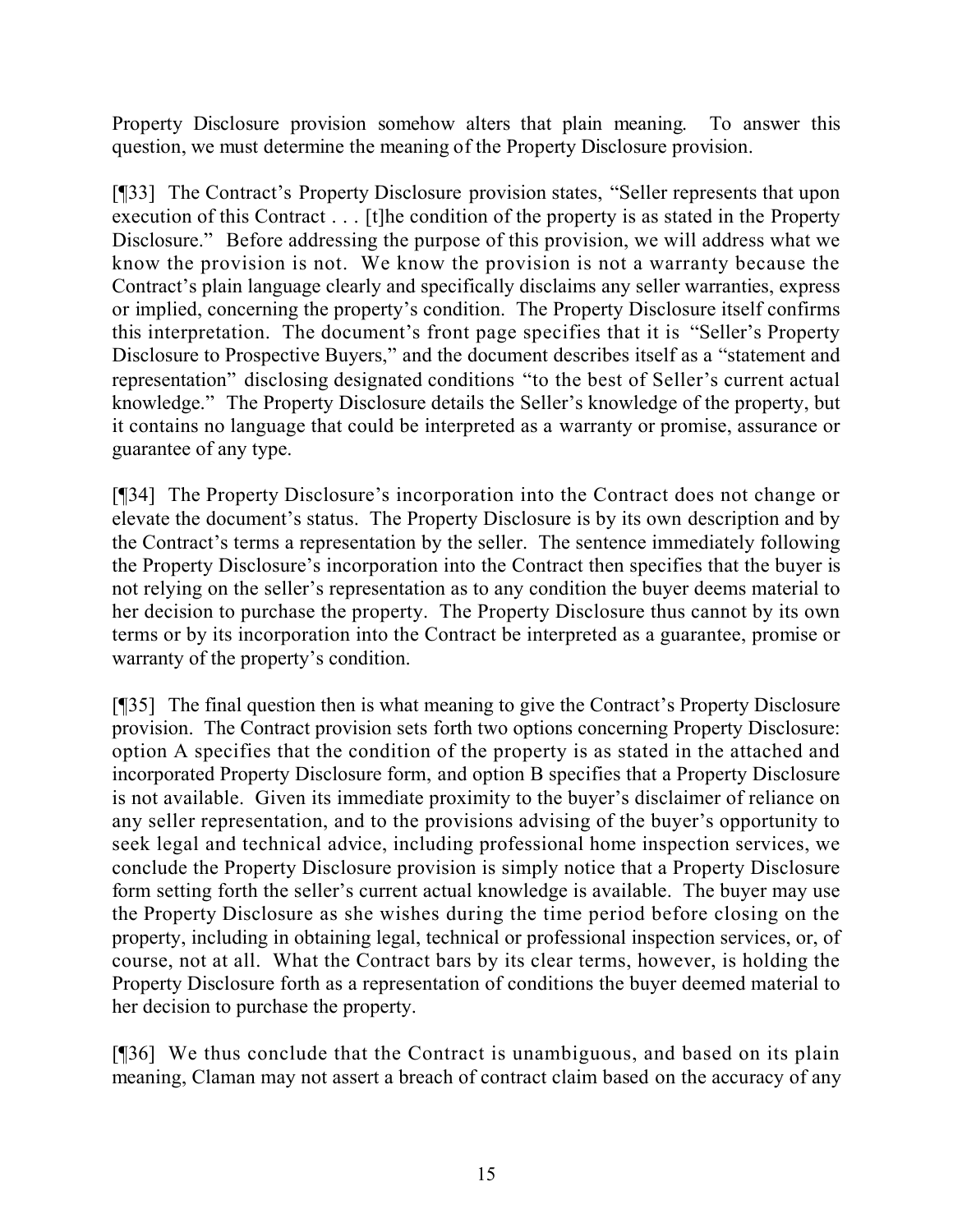representation by Popp or any nondisclosure by Popp, or Claman's reliance on the alleged representation or nondisclosure.

## **B. Negligent Misrepresentation Claim**

[¶37] Claman's second cause of action against Popp was a negligent misrepresentation claim. Claman asserted that Popp undertook to make property condition disclosures and in doing so assumed a duty to "fully, accurately, and completely" disclose her prior knowledge of any defects in the property. Claman argues that Popp breached that duty by not disclosing the claims submitted to the DEQ concerning the property's subsidence damage.

[¶38] The district court granted summary judgment against Claman's negligent misrepresentation claim, ruling that the Contract's merger and disclaimer provisions barred the claim. On appeal, Claman argues that the court erred because the Contract's Property Disclosure provision distinguishes this case from those on which the district court relied. We disagree.

[¶39] This Court has repeatedly held that when a purchaser of realty signs a contract with disclaimer and merger clauses providing that the purchaser is not relying on the representations of the seller as to the condition of the property, the contract bars a claim for negligent misrepresentation. *Hulse*, ¶ 54, 33 P.3d at 139; *Sundown, Inc. v. Pearson Real Estate Co., Inc.*, 8 P.3d 324, 332 (Wyo. 2000); *Snyder*, 992 P.2d at 1089. We have explained:

> Tort law proceeds from a long historical evolution of externally imposed duties and liabilities. Contract law proceeds from an even longer historical evolution of bargained-for duties and liabilities. The careless and unnecessary blanket confusion of tort and contract would undermine the carefully evolved utility of both.

> In tort, the legislatures and the courts have set the parameters of social policy and imposed them on individual members of society without their consent. The social policy in the field of contract has been left to the parties themselves to determine, with judicial and legislative intervention tolerated only in the most extreme cases. Where there has been intervention, it has been by the application of well established contract doctrines, most of which focus on threats to the integrity of the bargaining process itself such as fraud or extreme imbalance in bargaining power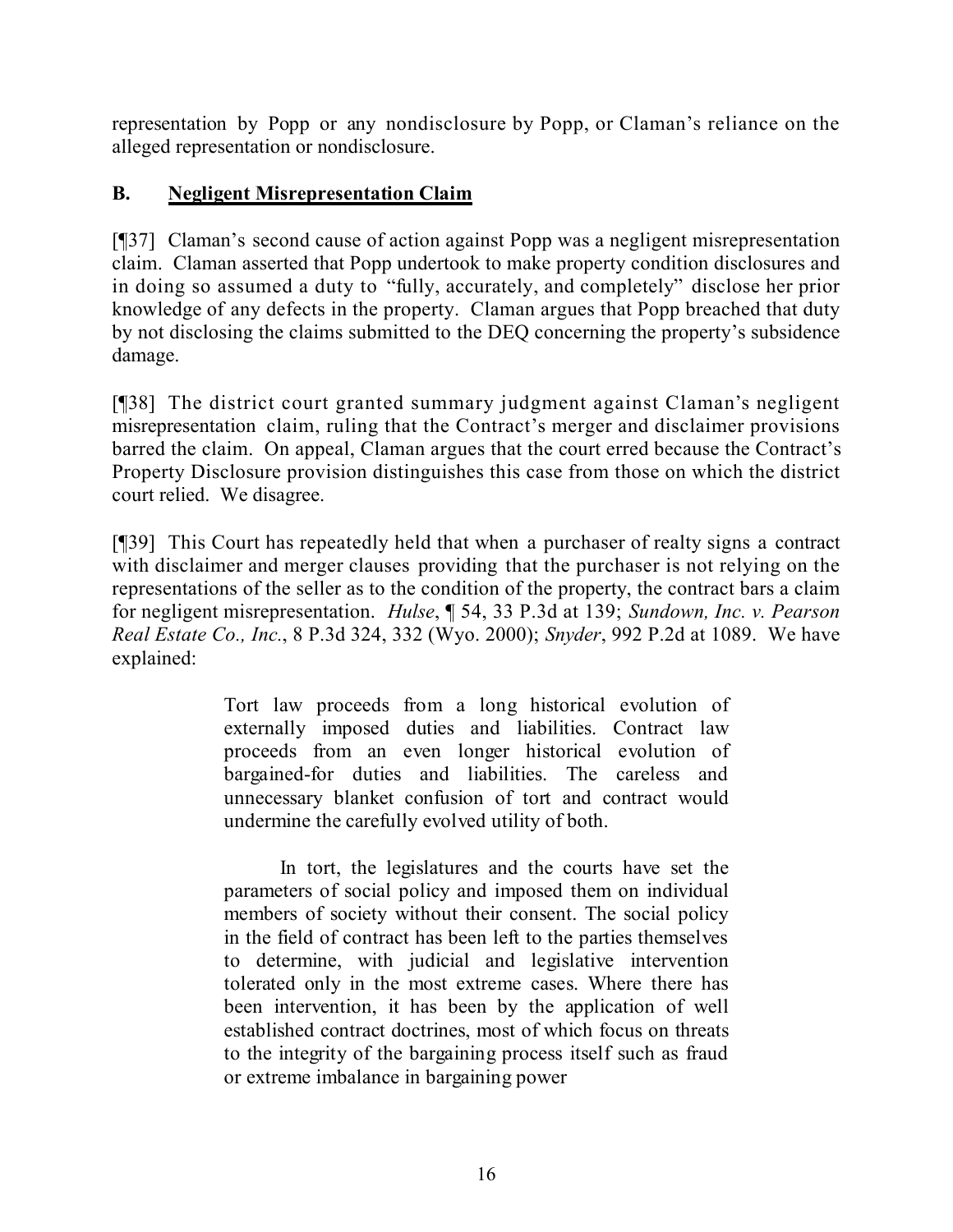*Hulse*, ¶ 54, 33 P.3d at 139 (quoting *Snyder*, 992 P.2d at 1087).

[¶40] As we noted above in our discussion of Claman's breach of contract claim, the Contract's Property Disclosure provision is simply a notice provision. The provision did not alter or dilute in any fashion the Contract's merger and disclaimer provisions, and it did nothing to undermine the policy justifications for not allowing a tort claim to nullify the parties' bargained for allocation of risk. *See Snyder*, 992 P.2d at 1087 ("[P]arties are not permitted to assert actions in tort in an attempt to circumvent the bargain they agreed upon."). We thus affirm the district court's entry of summary judgment rejecting Claman's negligent misrepresentation claim.<sup>1</sup>

# **C. Fraudulent Inducement Claim**

[¶41] Claman's final claim for relief was a fraudulent inducement claim, which she based on two alleged fraudulent acts by Popp. First, Claman alleged that Popp intentionally withheld information concerning the 1993 and 2007 DEQ submissions with the intention of inducing Claman to purchase the property. Second, she alleged that Popp intentionally misrepresented to Claman that the property did not have a crawlspace in an effort to conceal the failing foundation.

[¶42] Following a bench trial, the district court ruled against Claman on both allegations of fraud. With respect to the allegation relating to the crawlspace, the court found Popp's testimony more credible than that of Claman, and it concluded that Popp had in fact informed Claman of the crawlspace and offered to show her the crawlspace. On appeal, Claman does not challenge the district court's findings on the crawlspace allegation. Claman instead appeals only the ruling on the fraud allegations relating to Popp's failure to disclose the DEQ claims.

[¶43] A plaintiff alleging fraudulent inducement carries the burden of showing by clear and convincing evidence that 1) the defendant made a false representation intending to induce action by the plaintiff; 2) the plaintiff reasonably believed the representation to be true; and 3) the plaintiff suffered damages in relying on the false representation. *Bitker v. First Nat'l Bank in Evanston*, 2004 WY 114, ¶ 12, 98 P.3d 853, 856 (Wyo. 2004). "Clear and convincing evidence is the 'kind of proof which would persuade a trier of fact that the truth of the contention is highly probable.'" *Alexander v. Meduna*, 2002 WY 83, ¶ 29, 47 P.3d 206, 216 (Wyo. 2002) (quoting *MacGuire v. Harriscope Broadcasting Co.*, 612 P.2d 830, 839 (Wyo. 1980)).

 $\overline{a}$  $1$  Even if we were to conclude that the Contract does not bar the negligent misrepresentation claim, we would nonetheless uphold the district court's summary judgment ruling. Wyoming does not recognize a claim for negligent nondisclosure, and because no representation is made in the case of a nondisclosure, a nondisclosure cannot support a claim for negligent misrepresentation. *Throckmartin v. Century 21 Top Realty*, 2010 WY 23, ¶ 26, 226 P.3d 793, 808 (Wyo. 2010); *Sundown, Inc.*, 8 P.3d at 332.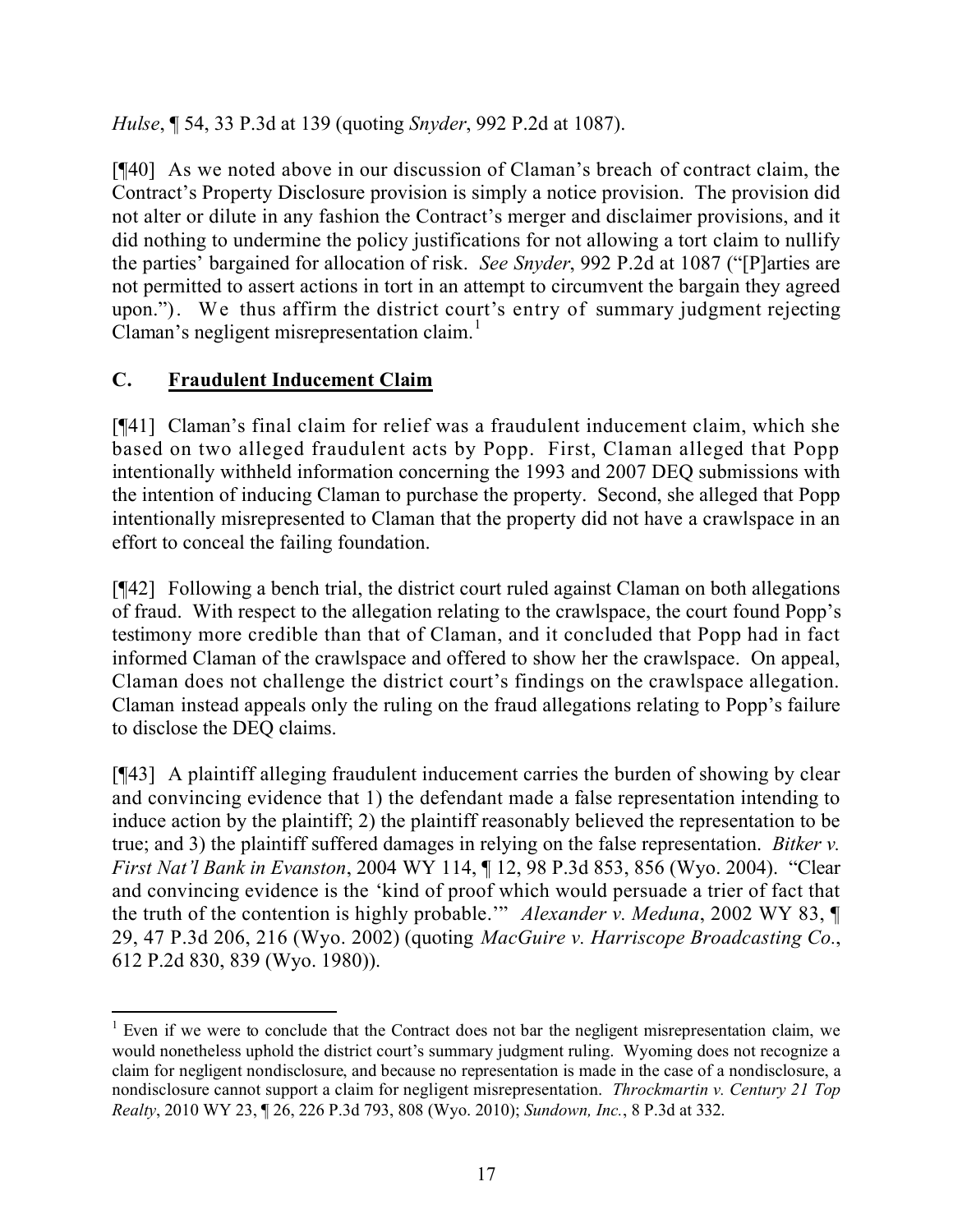Conduct or words which tend to produce an erroneous impression may satisfy the plaintiff's burden. *In addition, even if someone is not under a duty to speak, if he does speak, he is under a duty to speak truthfully and to make a full and fair disclosure.* Reliance is reasonable when false representations have occurred prior to the execution of the contract which is sought to be avoided or for which damages are sought to be recovered.

*Alexander*, ¶ 25, 47 P.3d at 215 (quoting *Sundown, Inc.*, 8 P.3d at 330-31) (emphasis in original).

[¶44] Applying these principles to Claman's allegation that Popp fraudulently failed to disclose the 1993 and 2007 DEQ submissions, the district court rejected the claim based on the following conclusions (citations to trial exhibits omitted):

> Plaintiff has not demonstrated by clear and convincing evidence that Defendant committed fraud when Defendant did not reveal that she made the 1993 and the 2007 claims. There was no demonstration that Defendant made a false representation intended to induce action by Plaintiff. Even though Defendant admitted that she did not reveal the claims to Plaintiff, or even to her own real estate agent, Defendant testified that she intended to disclose the property's subsidence issues when she checked the affirmative box on the disclosure statement. The Parties' contract to buy specified that Plaintiff was "not relying upon any representation of Seller . . . as to any condition" that she deemed material to her decision to purchase the property. Likewise, the contract indicated that Plaintiff was accepting the property "in its entirety in 'as is, where is' condition." The evidence does not support a finding that it was reasonable for Plaintiff to rely upon Defendant's representations as a disclosure of every issue necessary for Plaintiff to consider before closing on the house.

> Both real estate agents testified that the seller had no duty to expound on the information provided in the property disclosure statement. Mary Manatos said that in her work as a real estate agent, she had seen some disclosure statements with many comments, some without any additional comments, and some were waived altogether. Ms. Manatos testified that even if the disclosure statement exposed every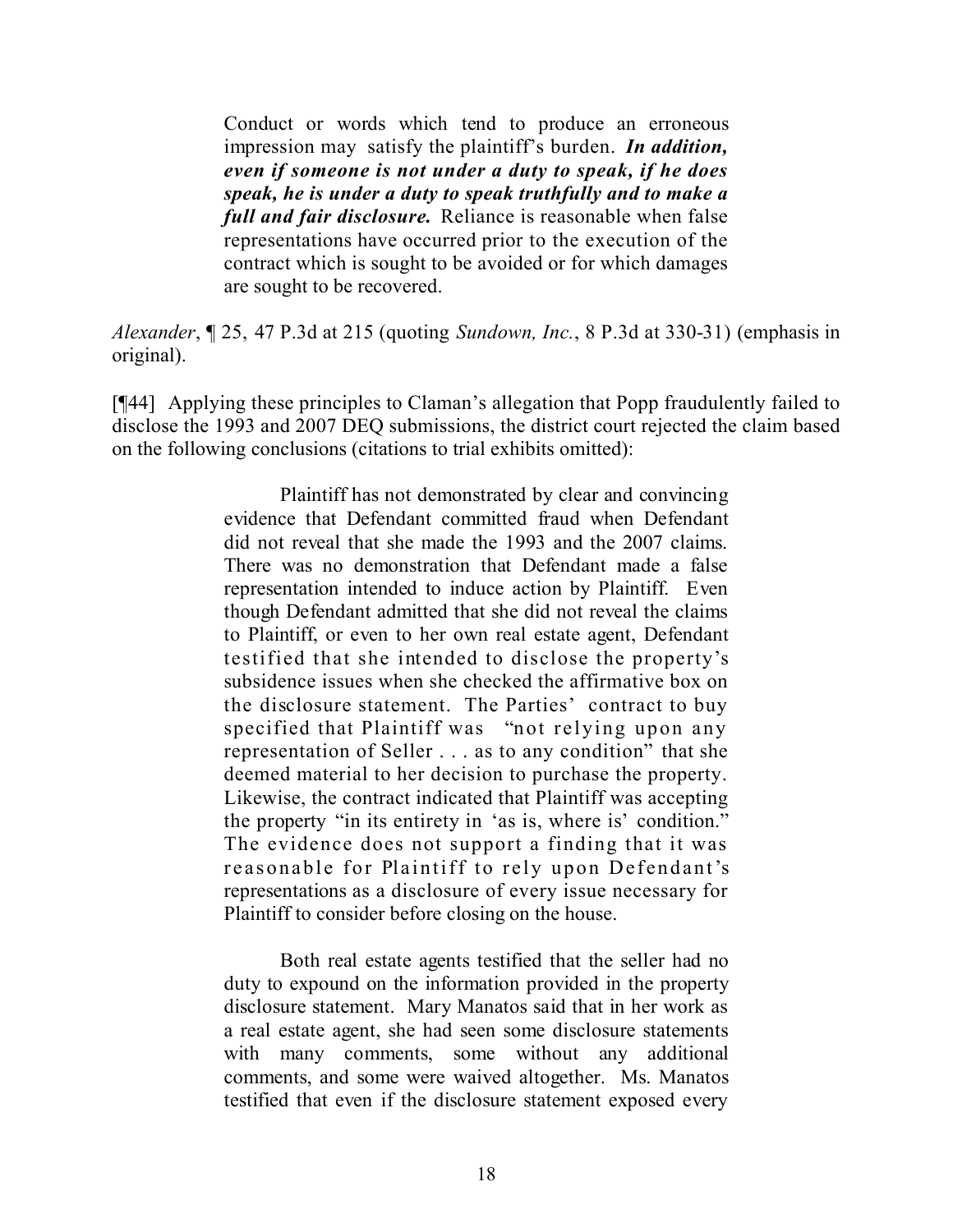problem with the house, the buyer still would have had the duty to have an appropriate inspection of the house to make sure she would be getting what she paid for. Although Defendant was not required to complete the property condition statement, because she did complete it, she was under a duty to speak truthfully and to make a full and fair disclosure. By checking "yes" under the question of whether the house was in a subsidence area, Defendant made a truthful, full, and fair disclosure of the conditions necessary for which Plaintiff should have been aware. Even though the claims had not been specifically disclosed, the completion of the property disclosure statement was based upon Defendant's "knowledge of the property" with representations made to the best of her "current actual knowledge."

It was the revelation of the location of the house in a subsidence area, rather than the 1993 and 2007 claims, which if not revealed, could have conceivably misled Plaintiff into damages. Ultimately, the concealed subsidence and dynamic compaction claims did not result in the damages that Plaintiff alleges. Plaintiff argues that if she had known of the claims, she would have backed out of closing on the house and would have been saved the headache of owning a structurally damaged house. Both Plaintiff and Defendant testified that the structural damage to the house was not related to the subsidence or compaction issues.

The evidence indicates that the clues of structural damage to the house were visible even though the 1993 and 2007 claims were hidden. For example, grouting work was being done on nearby properties around the time Plaintiff began visiting 517 Walnut. Similarly, Rick Wright's inspection report acknowledged the cracked walkways, the cracked retaining wall, and that the yard sloped toward the house. These issues, interestingly, reflect some of the condition issues raised by the 1993 and 2007 claims. Additionally, Mr. Wright's inspection revealed that a rafter support beam in the attic was cracked and required repair. He testified that the cracked rafter support could have indicated structural damage, but not necessarily so. Plaintiff testified that during her many visits to the house, Defendant would discuss the house including the drainage issues coming from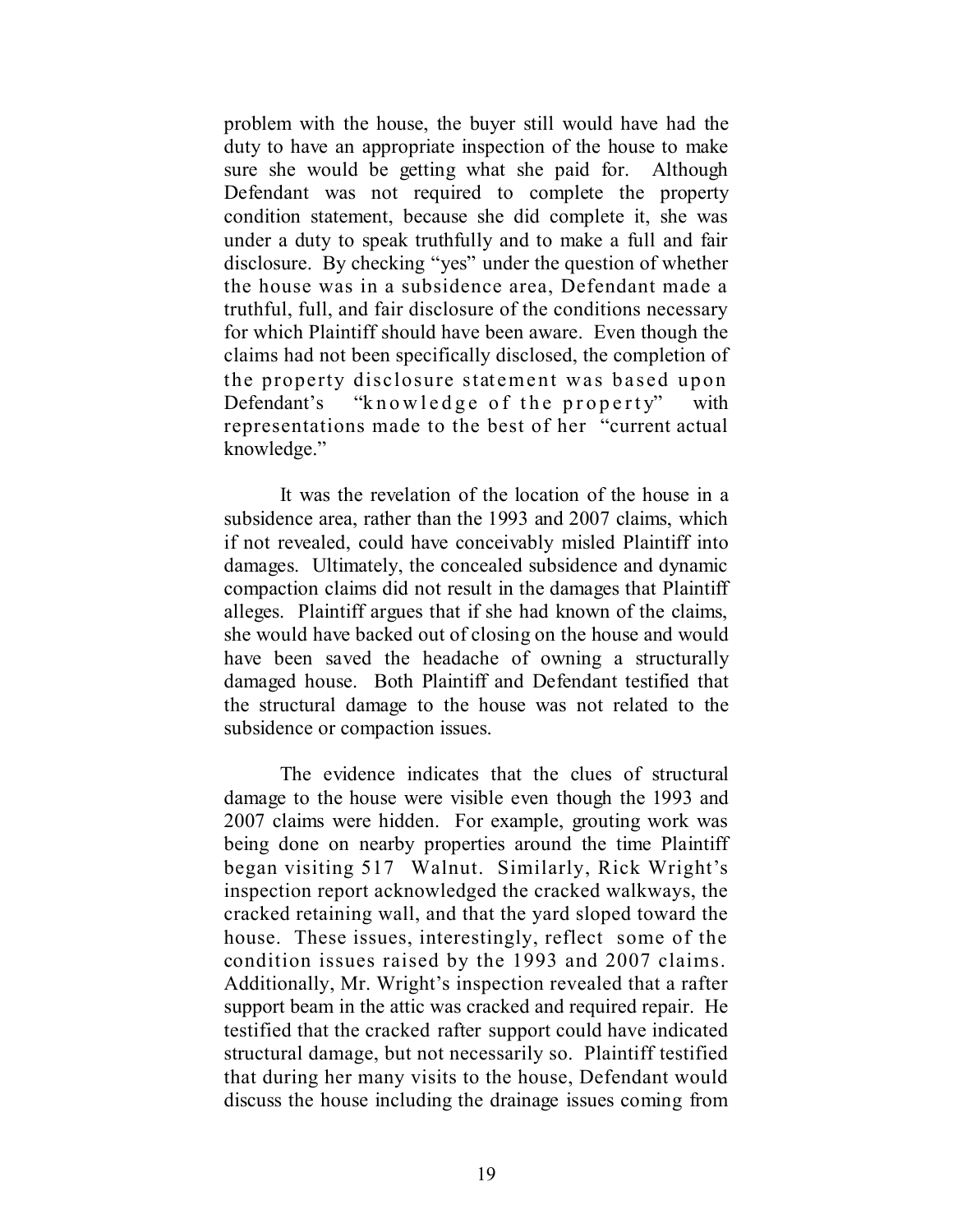nearby Pine Street. Defendant testified that during one of Plaintiff's visits, Defendant pointed out to Plaintiff a sunken portion of the patio and warned Plaintiff to make sure her chair did not slip into it. Defendant remembered Plaintiff commenting that she knew people who could fix that sort of thing. The evidence indicates that Plaintiff could have been alerted to potential problems without knowing about the 1993 and 2007 claim, which would have notified her to hire a structural engineer to inspect the property. Defendant's omission of information about the 1993 and the 2007 claims was not a misrepresentation intended to induce action by Plaintiff and did not result in damages to Plaintiff.

\* \* \* \*

Plaintiff has not demonstrated by clear and convincing evidence that Defendant committed fraud in not revealing that she had made the 1993 and 2007 claims with the DEQ. There has been no demonstration that Defendant made a false representation intended to induce action by Plaintiff, that it was reasonable for Plaintiff to rely upon such a representation, or that the representation resulted in damages to Plaintiff. Likewise, Plaintiff has not demonstrated by clear and convincing evidence that Defendant committed fraud as to the presence of the crawlspace. Not only did the evidence indicate that Defendant offered to show Plaintiff the entrance to the crawlspace but also that Defendant did not know that an examination of the crawlspace would have exposed the house's structural damage. Plaintiff has not met her burden of demonstrating, by clear and convincing evidence, intentional misrepresentation or fraud.

[¶45] On appeal, Claman does not challenge the evidentiary basis for the district court's conclusions, but instead, in her brief, argues:

> Because the Appellee took on this obligation of full, fair, and complete disclosure, the Appellant should not have had to look for "clues" as to the complaints relating [to] the Wyoming Department of Environmental Quality claims. Instead, the Appellee should have made full and truthful disclosure relating to these claims so that the Appellant would have had an opportunity to weigh her options relating to the claims before closing on the residence.